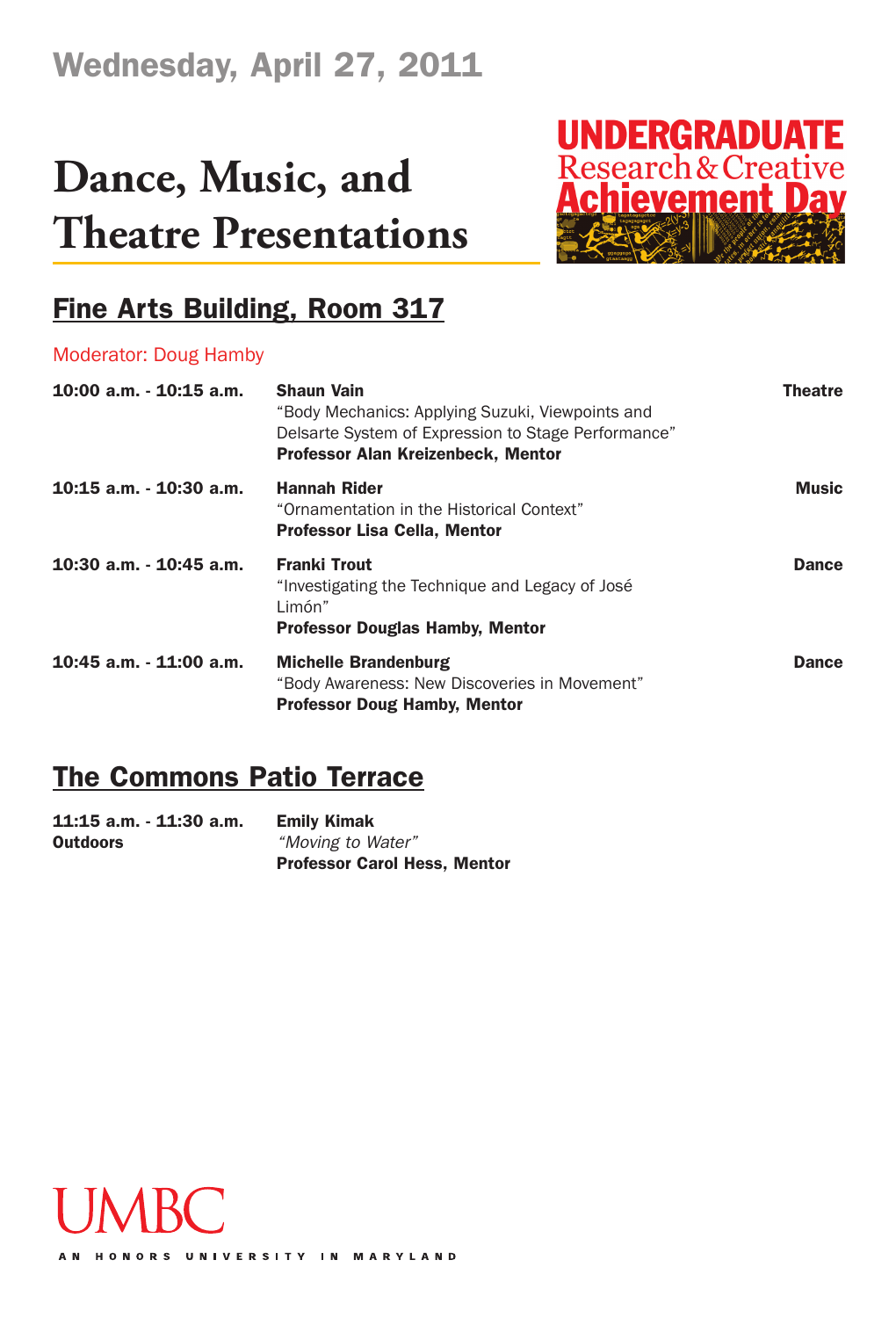## **Video & Animation Screenings**



#### **Fine Arts Building, Room 221**

#### Moderator: Frederic Worden

| 1:15 p.m. $-$ 1:30 p.m.  | <b>Theresa Columbus</b><br>"Nostalgia for Everything"<br><b>Professor Preminda Jacob, Mentor</b>                                                                                            | <b>Visual and Performing Arts</b> |
|--------------------------|---------------------------------------------------------------------------------------------------------------------------------------------------------------------------------------------|-----------------------------------|
| 1:30 p.m. - 1:45 p.m.    | <b>Christine Osazuwa</b><br>"Always Wanting More: Access, Entitlement<br>and Expectations of Popular Music Bands<br>in the Age of Social Media"<br><b>Professor Frederic Worden, Mentor</b> | <b>Interdisciplinary Studies</b>  |
| $1:45$ p.m. $-2:00$ p.m. | <b>Mallorie Ortega</b><br>"Struggle to Collaborate with Strangers"<br><b>Professor Frederic Worden, Mentor</b>                                                                              | <b>Visual Arts</b>                |
| 2:00 p.m. - 2:15 p.m.    | Diego Tapia<br>"Sinless"<br>Professor Frederic Worden, Mentor                                                                                                                               | <b>Visual Arts</b>                |
| $2:15$ p.m. $-2:30$ p.m. | <b>Daniel Vakharia</b><br>"Life of an Assassin"<br><b>Professor Frederic Worden, Mentor</b>                                                                                                 | <b>Visual Arts</b>                |

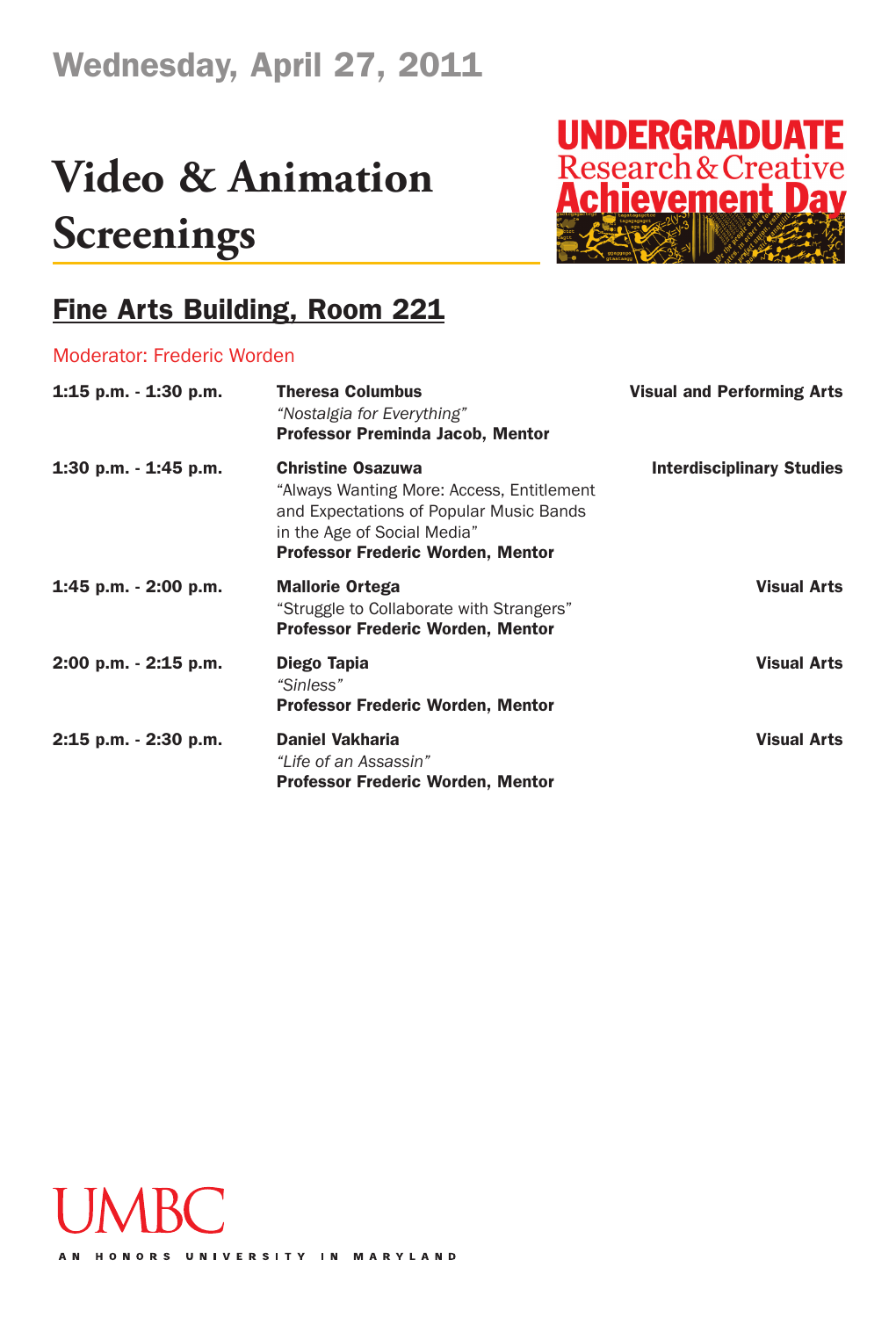

#### **University Center, Room 310 Session I**

#### Moderator: Katherine Seley-Radtke, Chemistry and Biochemistry

| 9:45 a.m. - 10:00 a.m.  | <b>Phillip Fitzgerald</b><br>"Glutathione S-Transferases as Regulators<br>of Tumor-Induced Myeloid-Derived Suppressor<br>Cell Survival"<br><b>Professor Suzanne Ostrand-Rosenberg, Mentor</b> | <b>Biochemistry and</b><br><b>Molecular Biology</b>       |
|-------------------------|-----------------------------------------------------------------------------------------------------------------------------------------------------------------------------------------------|-----------------------------------------------------------|
| 10:00 a.m. - 10:15 a.m. | <b>Phillip Geter</b><br>"Synthesis of Gemcitabine Functionalized<br>Dendron for Treatment of Advanced<br>Pancreatic Cancer"<br><b>Professor Marie-Christine Daniel, Mentor</b>                | <b>Chemistry and</b><br><b>Biochemistry</b>               |
| 10:15 a.m. - 10:30 a.m. | <b>Asa Adadey and Emily Doughty</b><br>"Predicting Protein-Protein Interactions<br>for Integrins and an LDL Receptor"<br><b>Professor Maricel Kann, Mentor</b>                                | <b>Bioinformatics and</b><br><b>Computational Biology</b> |
| 10:30 a.m. - 10:45 a.m. | <b>Joshua François</b><br>"Modeling Optical Stretching of a<br>Chinese Hamster Ovary Cell"<br><b>Professor Charles Eggleton, Mentor</b>                                                       | <b>Mechanical Engineering</b>                             |

#### **Session II**

#### Moderator: Phyllis Robinson, Biological Sciences

| 10:45 a.m. - 11:00 a.m. | <b>Peter Cangelosi</b><br>"Rat Model of Brain Injury Caused by<br>Blast-Induced Hyper-Acceleration"<br><b>Professor Gary Fiskum, Mentor</b><br>Dr. Julie Hazelton, Mentor | <b>Biochemistry and</b><br><b>Molecular Biology</b> |
|-------------------------|---------------------------------------------------------------------------------------------------------------------------------------------------------------------------|-----------------------------------------------------|
| 11:00 a.m. - 11:15 a.m. | Devyani Ujla<br>"Understanding the Interaction between<br>Melanopsin and Arrestin Using FRET"<br><b>Professor Phyllis Robinson, Mentor</b>                                | <b>Biological Sciences</b>                          |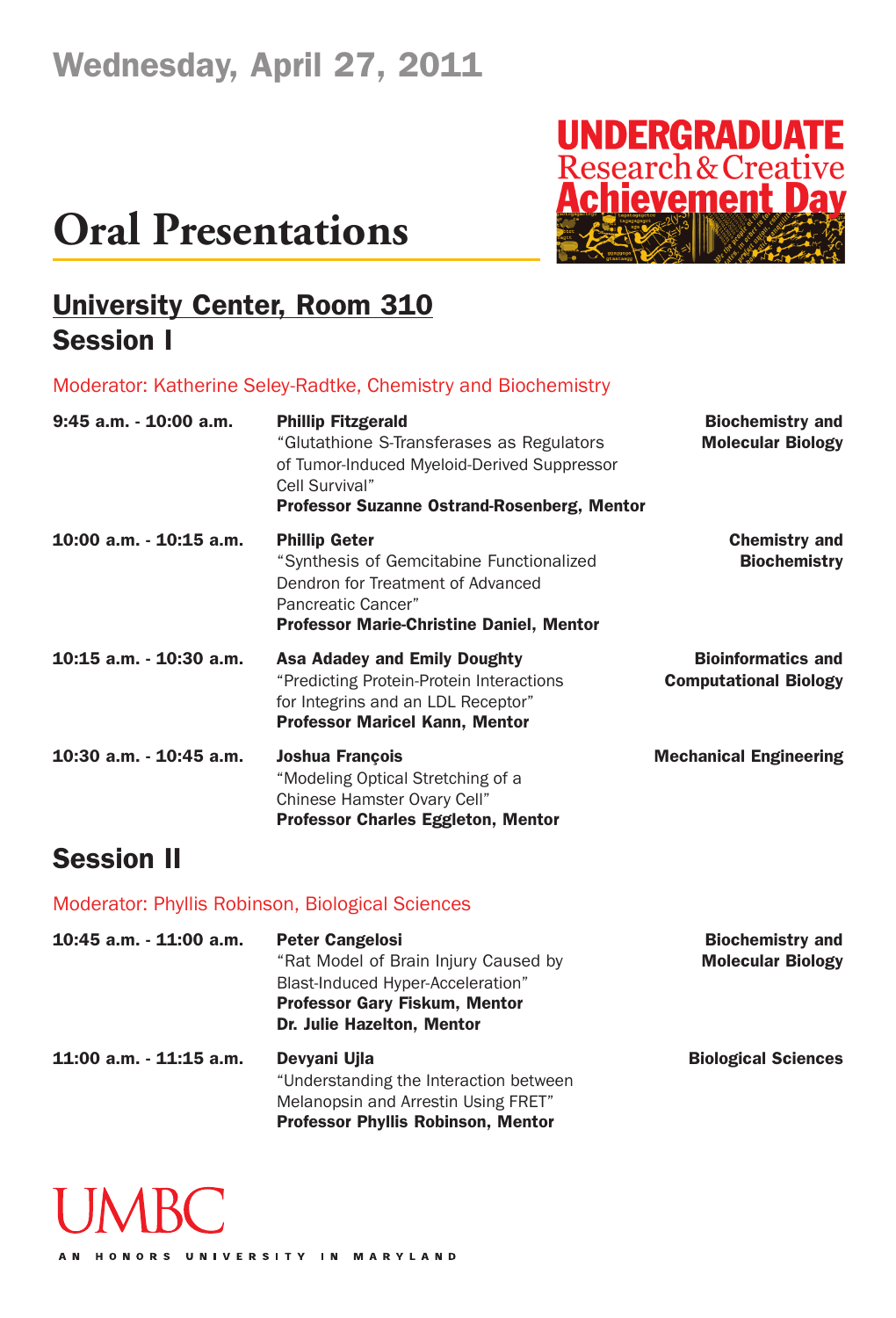

### **University Center, Room 310 (continued)**

| 11:15 a.m. - 11:30 a.m.    | Kalyani Nambiar<br>"Analysis of HIV Specific Shark Single<br>Domain Antibodies by Phage Display"<br><b>Professor Martin Flajnik, Mentor</b> | <b>Biological Sciences</b> |
|----------------------------|---------------------------------------------------------------------------------------------------------------------------------------------|----------------------------|
| $11:30$ a.m. $-11:45$ a.m. | <b>William Hanchett</b><br>"The Effects of Risk Aversion on Portfolio Asset<br>Allocation"<br><b>Professor Douglas Lamdin, Mentor</b>       | <b>Economics</b>           |
| 11:45 a.m. - 12:00 noon    | <b>Leonid Kritz</b><br>"A Market Timing Strategy to Achieve Excess Returns"<br><b>Professor Douglas Lamdin, Mentor</b>                      | <b>Economics</b>           |
| <b>Session III</b>         |                                                                                                                                             |                            |

#### Moderator: Charles Bieberich, Biological Sciences

| 1:15 p.m. $-$ 1:30 p.m. | <b>Marie Steele</b><br>"Human Capital Explanation of the Gender Wage Gap,<br>1875-1950"<br><b>Professor William Lord, Mentor</b>               | <b>Economics</b>                 |
|-------------------------|------------------------------------------------------------------------------------------------------------------------------------------------|----------------------------------|
| 1:30 p.m. - 1:45 p.m.   | Rima Kikani<br>"Genetic Pathways Involved in Retinal Degeneration"<br>Dr. Rivka Rachel, Mentor<br><b>Professor Sally Shivnan, Mentor</b>       | <b>English</b>                   |
| 1:45 p.m. - 2:00 p.m.   | <b>Aminah Wali</b><br>"Developing a System to Regulate Gene<br>Expression in the Mouse Prostate"<br><b>Professor Charles Bieberich, Mentor</b> | <b>Biological Sciences</b>       |
| $2:00 - 2:15$ p.m.      | <b>Emily Kimak</b><br>"Moving to Water"<br><b>Professor Carol Hess, Mentor</b>                                                                 | <b>Interdisciplinary Studies</b> |

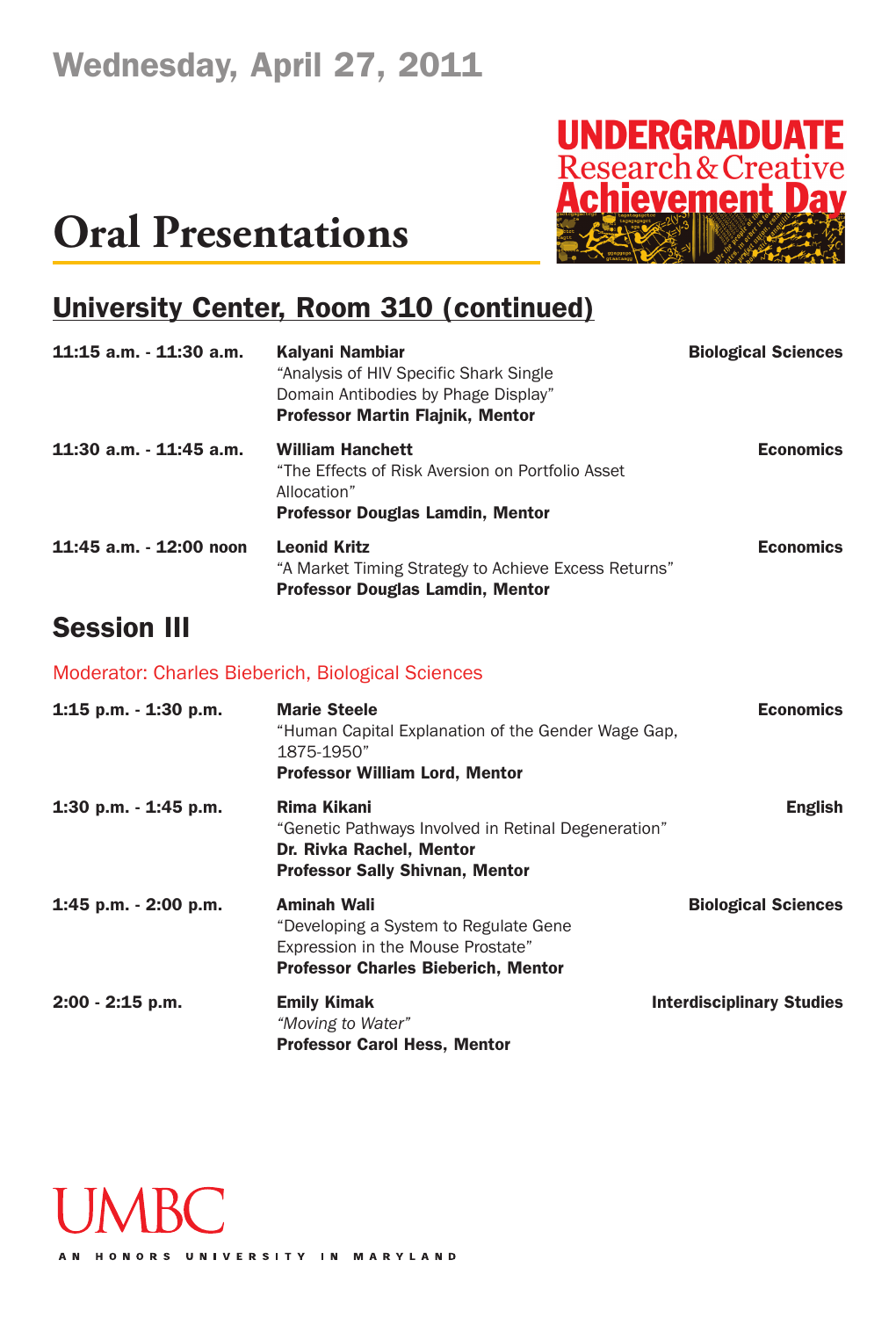

### **University Center, Room 310 (continued) Session IV**

Moderator: Dawn Biehler, Geography and Environmental Systems

| 2:30 p.m. - 2:45 p.m. | Julianna Kuhn<br>"Measles in a Modern World: Comparing<br>the 2008 Outbreaks in Austria and the<br>United States"<br><b>Professor Dawn Biehler, Mentor</b>                                               | Geography and<br><b>Environmental Systems</b>                |
|-----------------------|----------------------------------------------------------------------------------------------------------------------------------------------------------------------------------------------------------|--------------------------------------------------------------|
| 2:45 p.m. - 3:00 p.m. | <b>Claudia Valenzuela</b><br>"Detection of Attaching/Effacing E. coli in Human<br>Tissue"<br><b>Professor Michael Donnenberg, Mentor</b>                                                                 | <b>Biological Sciences</b>                                   |
| 3:00 p.m. - 3:15 p.m. | <b>Christopher Ecker</b><br>"A Novel Mechanism of Resistance to Apoptosis<br>in Immune Suppressive Cells in the Inflammatory<br>Tumor Environment"<br><b>Professor Suzanne Ostrand-Rosenberg, Mentor</b> | <b>Biological Sciences</b>                                   |
| 3:15 p.m. - 3:30 p.m. | Natée Johnson<br>"X-Ray Study of Nano-Scale<br>Superlattice Materials"<br><b>Professor Fow-Sen Choa, Mentor</b>                                                                                          | <b>Computer Science and</b><br><b>Electrical Engineering</b> |

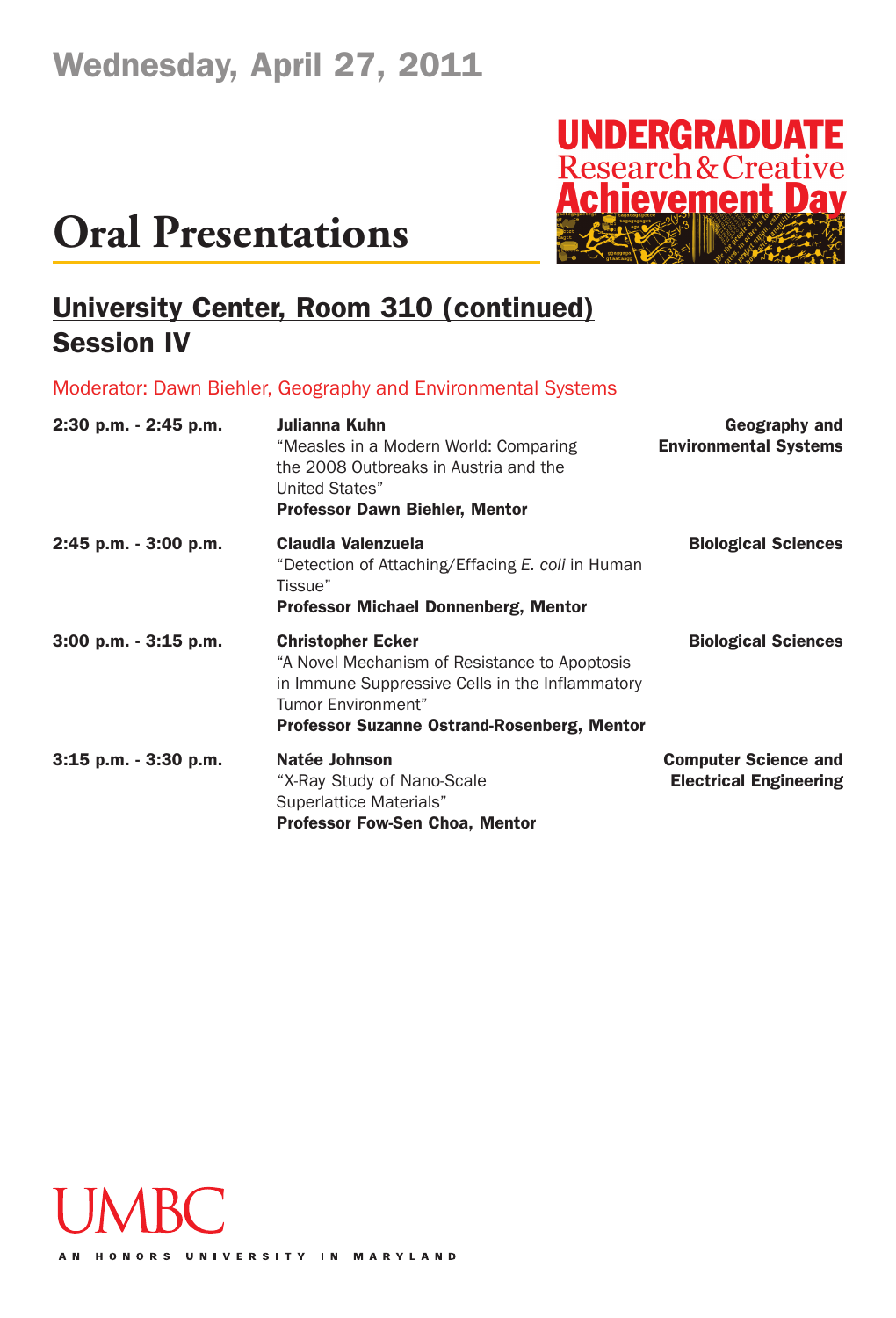# **UNDERGRADUATE**<br>Research & Creative<br>**Achievement Day**

## **Oral Presentations**

### **University Center, Room 312 Session I**

#### Moderator: Nicole King, American Studies

| 9:30 a.m. - 9:45 a.m.     | <b>Megha Jacob</b><br>"The Incorporation of Music Therapy into Physical<br>Therapy Sessions for Physically Disabled Individuals"<br>Professor Airi Yoshioka, Mentor | <b>Music</b>            |
|---------------------------|---------------------------------------------------------------------------------------------------------------------------------------------------------------------|-------------------------|
| $9:45$ a.m. $-10:00$ a.m. | <b>Samantha Medema</b><br>"Pop-Tarts: A World unto Themselves"<br><b>Professor Warren Belasco, Mentor</b>                                                           | <b>American Studies</b> |
| 10:00 a.m. - 10:15 a.m.   | Dora Korewa<br>"The Guido and the Mobster: Responses to Italian<br>American Stereotypes in Italy and the United States"<br><b>Professor Duncan Campbell, Mentor</b> | <b>American Studies</b> |
| 10:15 a.m. - 10:30 a.m.   | <b>Justin Eisenstadt</b><br>"A Matter of Taste: The Subculture of Vinyl"<br><b>Professor Jason Loviglio, Mentor</b>                                                 | <b>American Studies</b> |
| 10:30 a.m. - 10:45 a.m.   | <b>Katherine Bentz</b><br>"The Effect of the Roman Empire's Decline on the<br>Ports of Pisa and Portus (Rome)"<br>Professor Carolyn G. Koehler, Mentor              | <b>Ancient Studies</b>  |

#### **Session II**

#### Moderator: Daniel Ritschel, History

| 10:45 a.m. - 11:00 a.m. | <b>Ryan Ramos</b><br>"The Effectiveness of Estates as Legacies"<br>Professor W. Edward Orser, Mentor                                                                 | <b>American Studies</b> |
|-------------------------|----------------------------------------------------------------------------------------------------------------------------------------------------------------------|-------------------------|
| 11:00 a.m. - 11:15 a.m. | Ngeri Nnachi<br>"The Effects of Patriarchy and Migration on Nigerian-<br>Igbo Culture Sibling Sets within the United States"<br><b>Professor Kathy Bryan, Mentor</b> | <b>American Studies</b> |

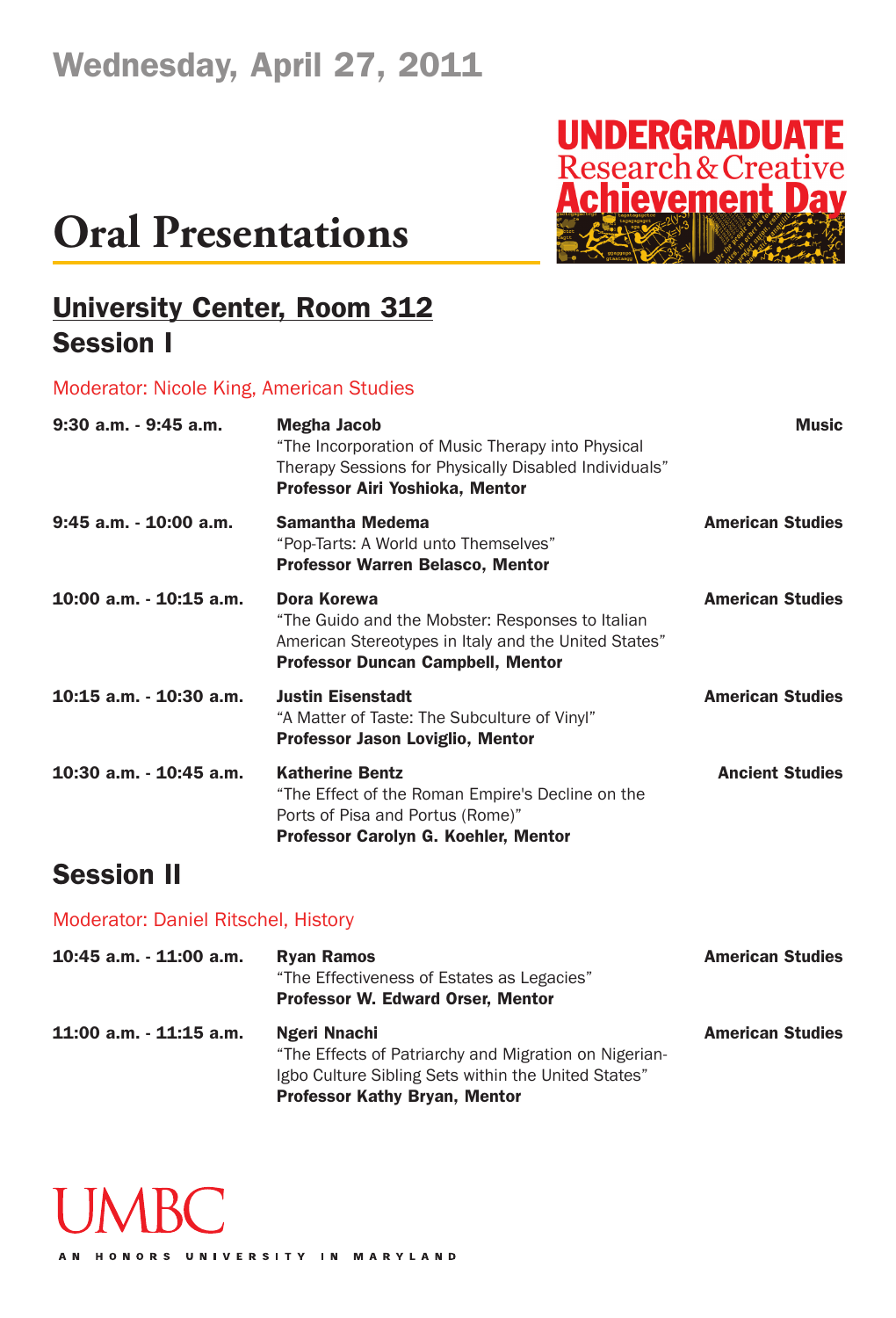

### **University Center, Room 312 (continued)**

| $11:15$ a.m. $-11:30$ a.m.            | <b>Christina Briscoe</b><br>"Adolescent Mothers in a Quilombo<br>Community: Praia Grande, Brazil"<br><b>Professor Bambi Chapin, Mentor</b> | <b>Interdisciplinary Studies</b> |
|---------------------------------------|--------------------------------------------------------------------------------------------------------------------------------------------|----------------------------------|
| $11:30$ a.m. $-11:45$ a.m.            | <b>Sarah Hovde</b><br>"Common Decency: The Evolving Socialism<br>of George Orwell"<br><b>Professor Daniel Ritschel, Mentor</b>             | <b>History</b>                   |
| <b>Session III</b>                    |                                                                                                                                            |                                  |
| <b>Moderator: Anne Rubin, History</b> |                                                                                                                                            |                                  |
| 1:15 p.m. $-$ 1:30 p.m.               | Salma Warshanna<br>"The Past that is Always Present: The Role of Memoir<br>in Identity"<br><b>Professor Robin Farabaugh, Mentor</b>        | <b>English</b>                   |

| 1:30 p.m. - 1:45 p.m. | <b>Abigail Bratcher</b>                          | <b>History</b> |
|-----------------------|--------------------------------------------------|----------------|
|                       | "Reclaiming Maryland: Confederate Nationalism in |                |
|                       | Popular Print Culture"                           |                |
|                       | <b>Professor Anne Rubin, Mentor</b>              |                |

#### **1:45 p.m. - 2:00 p.m. Louise Djapgne Biochemistry and** "The Second Green Revolution in Africa: **Molecular Biology** An Assessment of its Sustainability" **Professor Marie Deverneil, Mentor**

**2:00 p.m. - 2:15 p.m. Sarah Hovde Modern Language,** "Distinctive Features: Activist Linguists **Linguistics, and** and the Language of Activists" **Intercultural Communication Professor Thomas Field, Mentor**

**2:15 p.m. - 2:30 p.m. Elizabeth Lynch Modern Language,** "English Standards in the **Linguistics, and** UMBC Classroom" **Intercultural Communication Professor Thomas Field, Mentor**

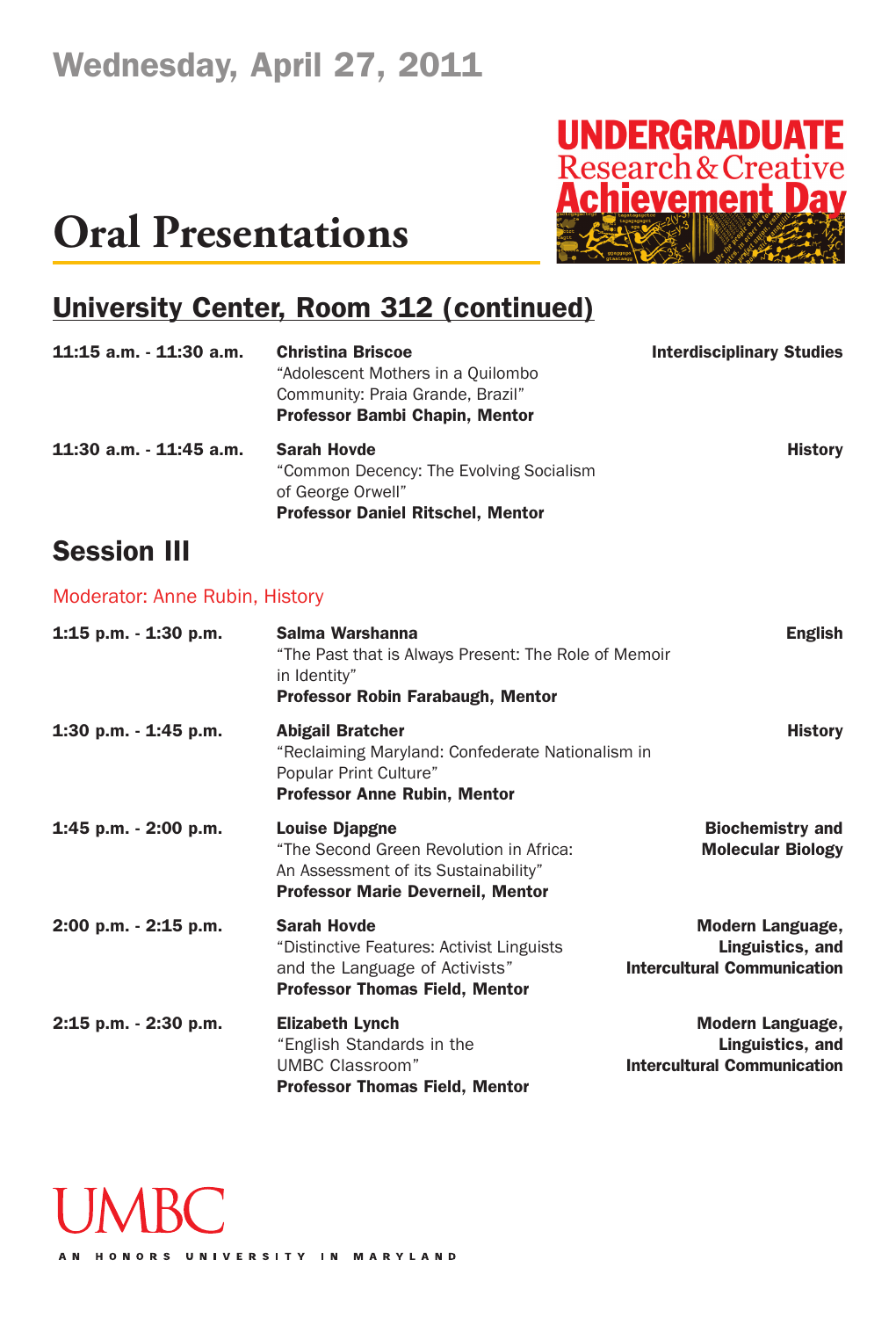

### **University Center, Room 312 (continued) Session IV**

Moderator: Sarah Chard, Sociology and Anthropology

| 2:30 p.m. - 2:45 p.m.    | Natasha Chae<br>"Capraesque America: The Great Depression Films<br>of Frank Capra from 1934-1939"<br><b>Professor Warren Belasco, Mentor</b>                      | <b>American Studies</b>                     |
|--------------------------|-------------------------------------------------------------------------------------------------------------------------------------------------------------------|---------------------------------------------|
| 2:45 p.m. - 3:00 p.m.    | <b>Daniet Moges</b><br>"The Role of Economic Disparity in Human Rights<br>Abuses: Case Study on Rwanda and Sierra Leone"<br><b>Professor Cynthia Hody, Mentor</b> | <b>Political Science</b>                    |
| $3:00$ p.m. $-3:15$ p.m. | <b>Joshua Hunter</b><br>"NATO: Identity, Role and Function in the Post-Cold War<br>Period"<br><b>Professor Brigid Starkey, Mentor</b>                             | <b>Political Science</b>                    |
| $3:15$ p.m. $-3:30$ p.m. | <b>Tomiko Shine</b><br>"The Politics of The Criminal Justice System:<br>Anthropological Perspective"<br><b>Professor Sarah Chard, Mentor</b>                      | <b>Sociology and</b><br><b>Anthropology</b> |

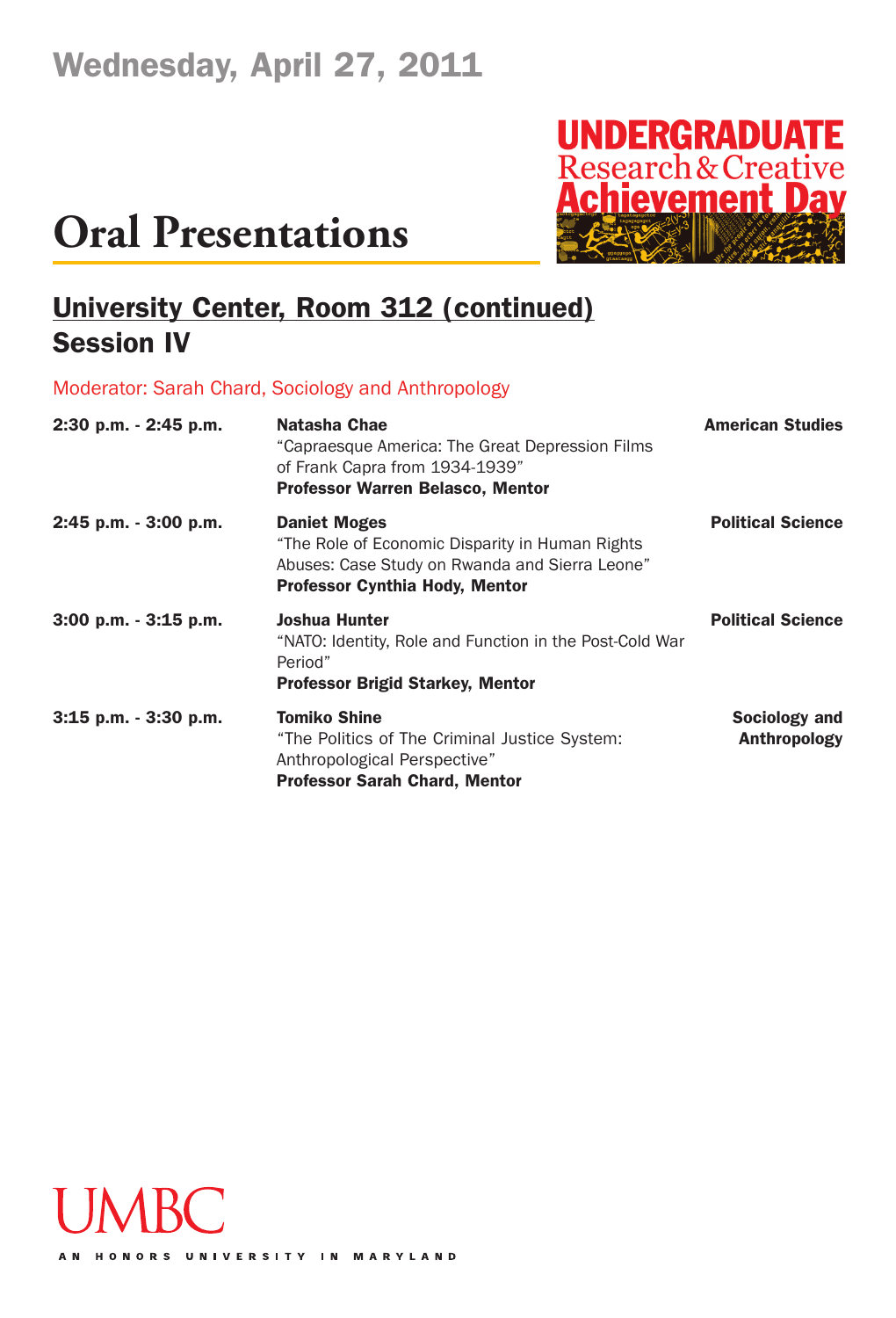### **Poster Presentations**



### **University Center Ballroom 10:00 a.m. – 12:30 p.m.**

| <b>Annam Abbasi</b>       | <b>Biological Sciences</b><br>"Studying the Role of Ribosomal Protein rps2 in<br>Maintaining Translational Fidelity"<br><b>Professor Philip Farabaugh, Mentor</b>                                                                     | <b>Poster # 27</b>  |
|---------------------------|---------------------------------------------------------------------------------------------------------------------------------------------------------------------------------------------------------------------------------------|---------------------|
| Laura Anzaldi             | <b>Biological Sciences</b><br>"BioBar: A Sequence Manipulation and Editing Toolkit<br>for Microsoft Word"<br><b>Professor Ivan Erill, Mentor</b>                                                                                      | Poster $#23$        |
| <b>David Bartee</b>       | <b>Biochemistry and Molecular Biology</b><br>"Second Generation Analogs of UK-1"<br><b>Professor Paul Smith, Mentor</b>                                                                                                               | Poster #4           |
| <b>Shawn Barton</b>       | <b>Biochemistry and Molecular Biology</b><br>"A Novel Method to Structural Determination of HIV-1<br>5'-UTR"<br><b>Professor Michael Summers, Mentor</b>                                                                              | <b>Poster #96</b>   |
| <b>Samantha Bryant</b>    | <b>Political Science</b><br>"Analysis of Alternative Fuel Policy Options"<br><b>Professor Laura Hussey, Mentor</b>                                                                                                                    | <b>Poster # 126</b> |
| <b>Patricia Castillo</b>  | <b>Biological Sciences</b><br>"Fine-tuning of Mucosal Barrier Function for Tetanus<br>Vaccine Delivery in Mice Using the Novel Peptide<br>Adjuvant AT1002"<br>Professor Alessio Fasano, Mentor<br>Professor Vincenzo Casolaro, Mentor | <b>Poster # 116</b> |
| <b>Mayukh Chakrabarti</b> | <b>Bioinformatics and Computational Biology</b><br>"Angiotensin II Receptor Blockers (ARB) Reduce Brain<br>Inflammation"<br>Professor Juan Saavedra, Mentor                                                                           | <b>Poster # 66</b>  |
| <b>Geoffrey Clapp</b>     | <b>Mathematics and Statistics</b><br>"Modeling Sensory Input to the Lamprey Spinal Cord"<br>Professor Kathleen Hoffman, Mentor                                                                                                        | Poster $#20$        |

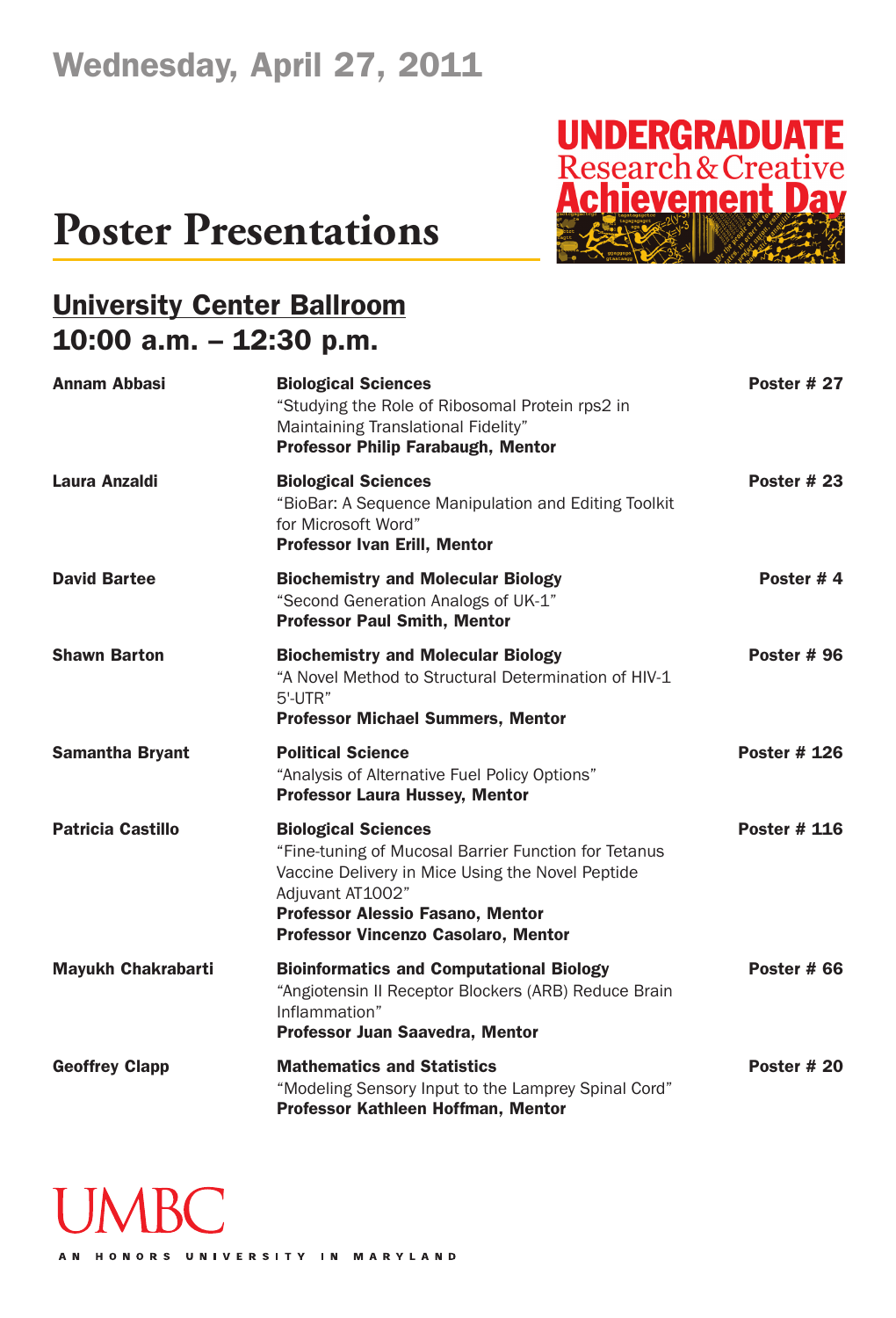# **UNDERGRADUATE**<br>Research & Creative<br>**Achievement Dav**

### **Poster Presentations**

| <b>Teklu Dawit</b>                                                      | <b>Biological Sciences</b><br>"Genetic Analysis of the Role of PHT4;6 in Regulating<br>Innate Immunity of Arabidopsis"<br><b>Professor Hua Lu, Mentor</b>                                             | <b>Poster #94</b>   |
|-------------------------------------------------------------------------|-------------------------------------------------------------------------------------------------------------------------------------------------------------------------------------------------------|---------------------|
| <b>Payal Daya</b>                                                       | <b>Biological Sciences</b><br>"Optimizing Feeding Rate Methodology in Drosophila<br>to Determine the Effect of Energy Acquisition on Life<br>Span"<br><b>Professor Jeff Leips, Mentor</b>             | <b>Poster # 102</b> |
| Sai Sachin Divakaruni<br><b>Courtney LaCotti</b>                        | <b>Chemistry and Biochemistry</b><br>"HIV-1 Diploid Genome Selection is<br>Mediated By a Novel Dimerization-Dependent<br>RNA Structural Switch Mechanism"<br><b>Professor Michael Summers, Mentor</b> | Poster $#46$        |
| <b>Meredith Donaho</b>                                                  | <b>Music</b><br>"Music for All: Private Music Education in Carroll<br>County, Maryland"<br><b>Professor Joseph Morin, Mentor</b>                                                                      | Poster #88          |
| <b>Ashley Dyjack</b>                                                    | <b>History</b><br>"A Comparative Study: Courtesans and Prostitutes in<br>England and Japan during the Early Modern Period<br>$(1400 - 1800)^n$<br><b>Professor Amy Froide, Mentor</b>                 | <b>Poster # 124</b> |
| <b>Rhoanne Esteban</b>                                                  | <b>Political Science</b><br>"Committee Power and Black State Legislators: When<br>Perception and Reality Clash"<br><b>Professor Tyson King-Meadows, Mentor</b>                                        | <b>Poster # 11</b>  |
| <b>Bernadette Fausto</b>                                                | <b>Psychology</b><br>"Sensation Seeking, Perceived Norms and Actual<br>Nonmedical Use of Prescription Drugs among College<br>Students"<br><b>Professor Carlo DiClemente, Mentor</b>                   | <b>Poster # 100</b> |
| <b>Veer Gariwala</b><br><b>Ajmer Randhawa</b><br><b>Olayinka Savage</b> | <b>Bioinformatics and Computational Biology</b><br>"Increasing EMU's Annotated Disease-Related<br>Mutations by Curating Acute Myeloid Leukemia"<br><b>Professor Maricel Kann, Mentor</b>              | <b>Poster #43</b>   |

# **UMBC**

AN HONORS UNIVERSITY IN MARYLAND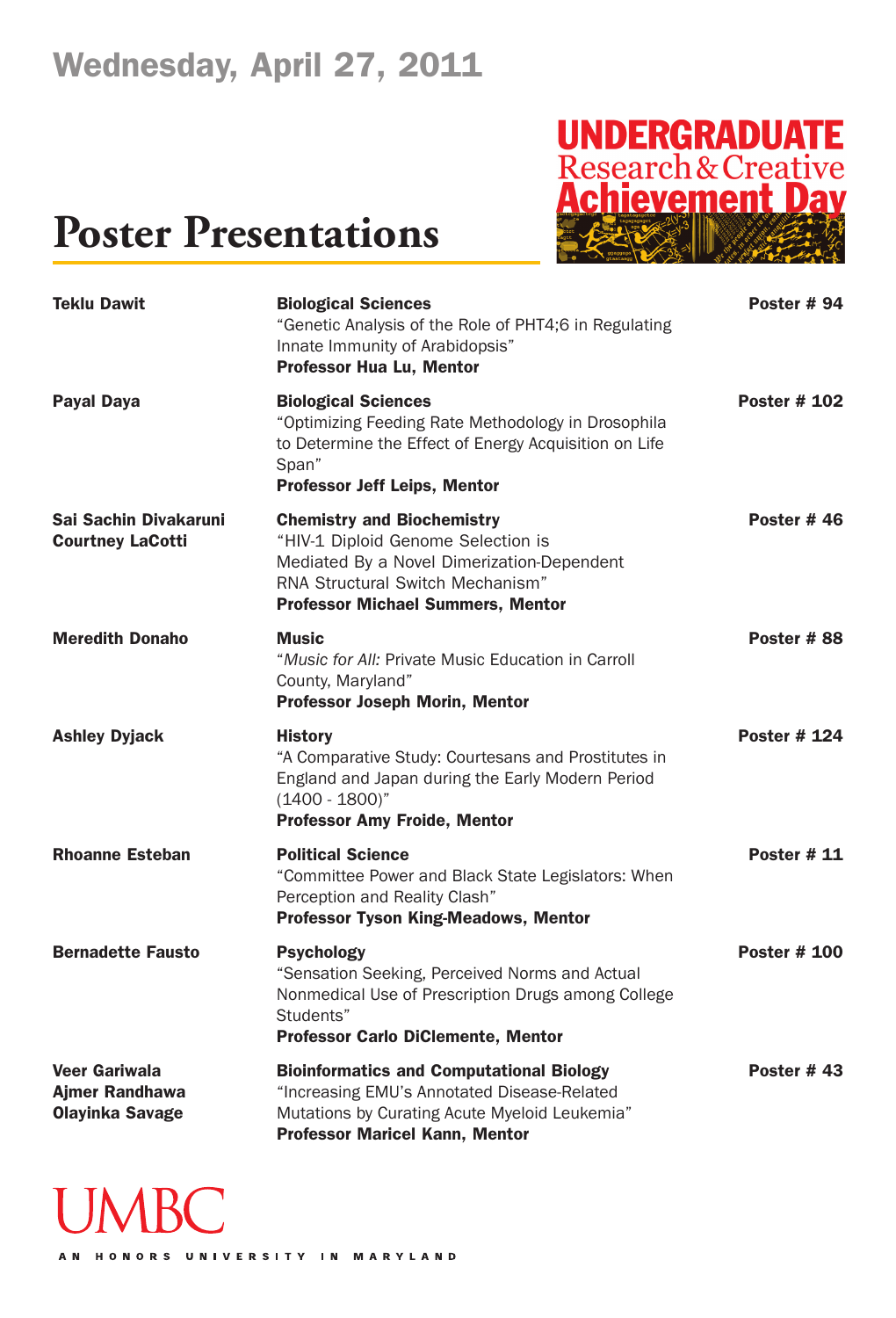# **UNDERGRADUATE**<br>Research & Creative<br>**Achievement Dav**

### **Poster Presentations**

| <b>Hashim Gibril</b><br><b>Khori-Jon Allen</b> | <b>Psychology</b><br>"Alcohol Consumption and Stress-Related<br>Outcomes in Sickle Cell Disease"<br><b>Professor Shawn Bediako, Mentor</b>                                                    | Poster #77          |
|------------------------------------------------|-----------------------------------------------------------------------------------------------------------------------------------------------------------------------------------------------|---------------------|
| <b>Eliza Gosc</b>                              | <b>Biological Sciences</b><br>"Regulation of the Prostate-Specific Tumor Suppressor<br>NKX3.1 by Pim-1 Kinase"<br><b>Professor Charles Bieberich, Mentor</b>                                  | Poster #48          |
| <b>Casey Gray</b>                              | <b>English</b><br>"Americanized Pedagogy: Journey to El Salvador"<br>Professor Jean Fernandez, Mentor<br><b>Professor Lucille McCarthy, Mentor</b>                                            | <b>Poster #79</b>   |
| Lydia Grmai                                    | <b>Biological Sciences</b><br>"Effects of Inflammation on Accumulation of Myeloid-<br>Derived Suppressor Cells (MDSC) in Breast Cancer"<br><b>Professor Suzanne Ostrand-Rosenberg, Mentor</b> | <b>Poster #75</b>   |
| <b>Krystyna Horn</b>                           | <b>Biological Sciences</b><br>"How Rare is Red? Comparing Blackbirds and Related<br>Songbirds"<br><b>Professor Kevin Omland, Mentor</b><br>Professor Michelle Starz-Gaiano, Mentor            | <b>Poster # 104</b> |
| <b>Chioma Ihekweazu</b>                        | <b>Biological Sciences</b><br>"The Role of Coloration in Intersexual Selection in<br>Etheostoma barrenense"<br><b>Professor Tamra Mendelson, Mentor</b>                                       | <b>Poster #92</b>   |
| <b>Lisa Jackson</b>                            | <b>Psychology</b><br>"Perceived Mortality and Alcohol Use among<br>Individuals with Sickle Cell Disease"<br><b>Professor Shawn Bediako, Mentor</b>                                            | <b>Poster # 58</b>  |
| <b>Cameron Johnson</b>                         | <b>Chemistry and Biochemistry</b><br>"Design and Synthesis of Unnatural DNA Base Pairs<br>Containing Expanded Purine Analogues"<br>Professor Katherine Seley-Radtke, Mentor                   | Poster #90          |



AN HONORS UNIVERSITY IN MARYLAND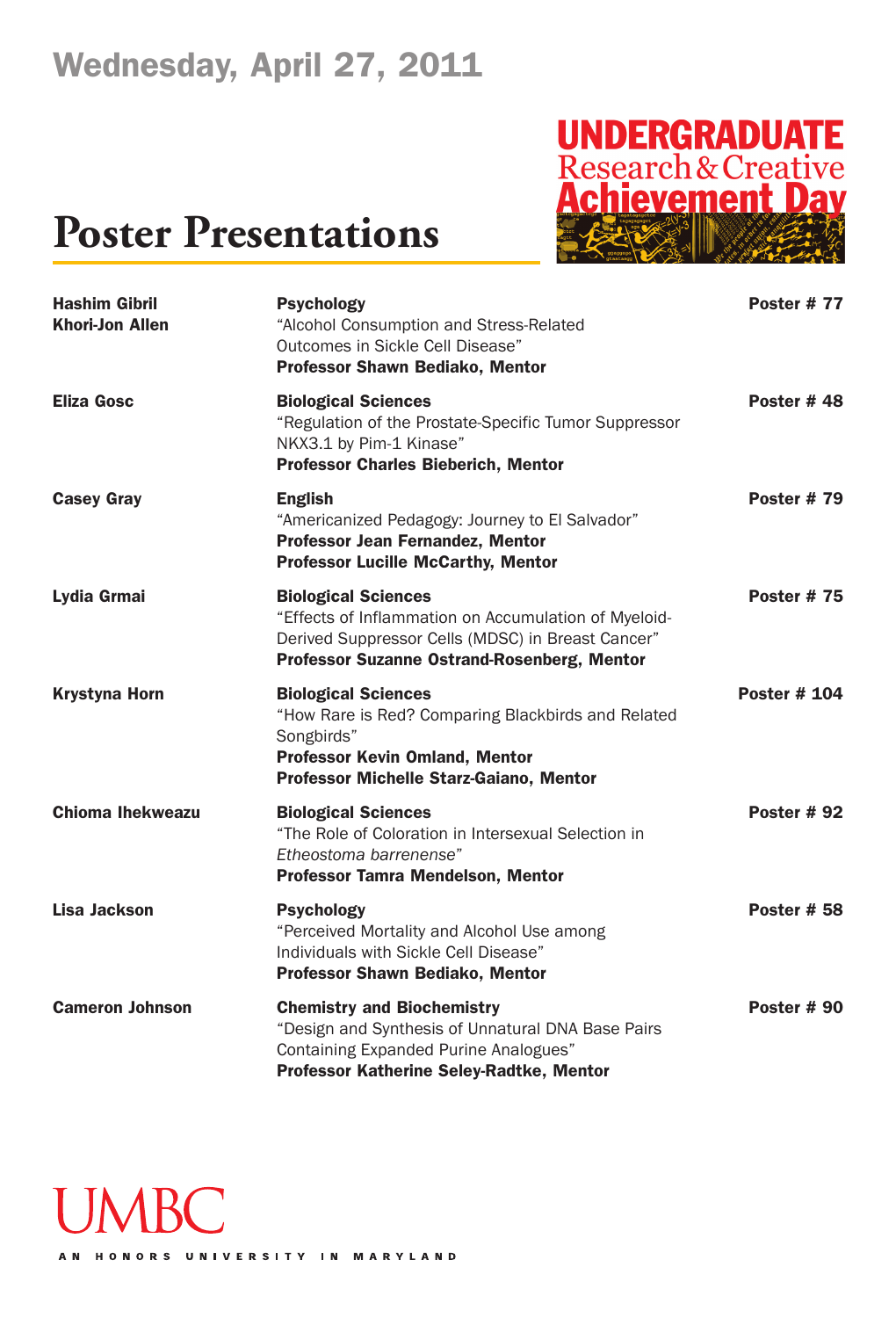# **UNDERGRADUATE**<br>Research & Creative<br>**Achievement Dav**

| <b>Sheriff Jolaoso</b>                         | <b>Computer Science and Electrical Engineering</b><br>"Spectrogram Analysis and Evaluation and Brainwave<br>Appreciation of Music"<br><b>Professor Fow-Sen Choa, Mentor</b>                      | <b>Poster # 14</b> |
|------------------------------------------------|--------------------------------------------------------------------------------------------------------------------------------------------------------------------------------------------------|--------------------|
| <b>Achsah Joseph</b>                           | <b>Interdisciplinary Studies</b><br>"An Analysis of the Peace-building Strategies in Ker<br>Kwaro Acholi's Strategic Plan 2009-2014"<br><b>Professor Devin Hagerty, Mentor</b>                   | Poster #86         |
| Alpana Kaushiva                                | <b>Sociology and Anthropology</b><br>"Stroke Rehabilitation in Senior Center Environments:<br>A Qualitative Study"<br><b>Professor Sarah Chard, Mentor</b>                                       | Poster $# 16$      |
| <b>Alvin Kennedy</b>                           | <b>Biological Sciences</b><br>"Characterization of the Homophilic Adhesion<br>Molecule Cadherin 74A in Cell Migration during<br>Drosophila Oogenesis"<br>Professor Michelle Starz-Gaiano, Mentor | <b>Poster # 50</b> |
| <b>Anthony Kronfli</b>                         | <b>Biochemistry and Molecular Biology</b><br>"Incorporation of Tagged and Untagged L4 Ribosomal<br>Protein into Ribosomes"<br><b>Professor Lasse Lindahl, Mentor</b>                             | Poster #6          |
| <b>Kevin Lin</b>                               | <b>Psychology</b><br>"Association between Parenting Goals and Parenting<br>Practices among Chinese Immigrants"<br><b>Professor Charissa Cheah, Mentor</b>                                        | <b>Poster # 29</b> |
| <b>Morgan Madeira</b><br><b>Rachel Sweeton</b> | <b>Computer Science and Electrical Engineering</b><br>"Finding Communities through Social Media"<br>Professor Anupam Joshi, Mentor                                                               | Poster #8          |
| <b>Anastasia Mallillin</b>                     | <b>Psychology</b><br>"Spatial Learning Deficits on a Virtual Radial Arm Task<br>in Schizophrenia"<br><b>Professor Laura Rowland, Mentor</b>                                                      | <b>Poster # 10</b> |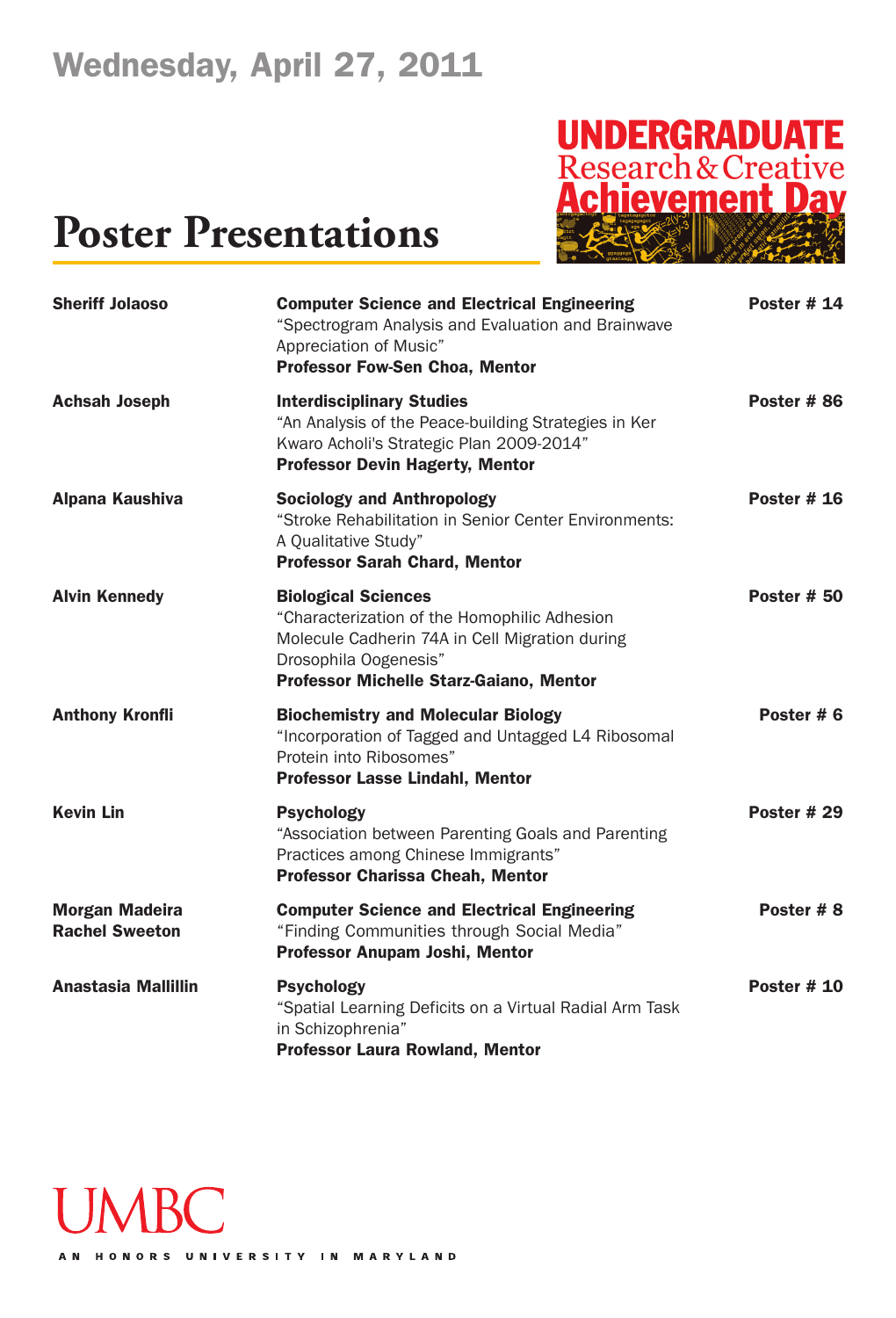### **Poster Presentations**



| <b>Shana Martin</b>      | <b>Visual Arts</b><br>"Graffito: A Graffiti Museum"<br><b>Professor Preminda Jacob, Mentor</b><br><b>Ms. May Chang, Mentor</b>                                                                                              | Poster #2           |
|--------------------------|-----------------------------------------------------------------------------------------------------------------------------------------------------------------------------------------------------------------------------|---------------------|
| <b>Carmen Matos</b>      | <b>Biochemistry and Molecular Biology</b><br>"Acute Tolerance to Etophine for Wild Type<br>C57B1/6 Mice"<br>Professor Jia Bei Wang, Mentor                                                                                  | <b>Poster #81</b>   |
| <b>Sonia Metangmo</b>    | <b>Biological Sciences</b><br>"The Presentation of Plasmodium Antigen by Splenic<br>Dendritic Cells"<br>Professor Fidel Zavala, Mentor                                                                                      | Poster #84          |
| <b>Archana Murali</b>    | <b>Biological Sciences</b><br>"Apontic, a Novel Regulator of Janus Kinase/Signal<br>Transducer and Activator of Transcription (JAK/STAT)<br>Pathway in Drosophila Testis"<br><b>Professor Michelle Starz-Gaiano, Mentor</b> | <b>Poster #32</b>   |
| <b>Brandon Nemieboka</b> | <b>Biochemistry and Molecular Biology</b><br>"Characterization of AC1-EXR and AC1-LetR Breast<br><b>Cancer Cell Lines"</b><br><b>Professor Angela Brodie, Mentor</b>                                                        | <b>Poster # 52</b>  |
| <b>Pejmon Pashai</b>     | <b>Biological Sciences</b><br>"Measuring the Release of ATP from the Mouse<br>Carotid Body"<br>Professor Machiko Shirahata, Mentor                                                                                          | <b>Poster # 118</b> |
| <b>Caroline Poff</b>     | <b>Biological Sciences</b><br>"Prostate-Specific Expression of MYC in a New Model<br>of Prostate Cancer"<br><b>Professor Charles Bieberich, Mentor</b>                                                                      | <b>Poster #39</b>   |
| Leida Rassouli-Taylor    | <b>Biochemistry and Molecular Biology</b><br>"The Expression, Purification, and Crystallization of the<br>H-NOX Regulatory Domain of Bovine Soluble Guanylate<br>Cyclase"<br><b>Professor Elsa Garcin, Mentor</b>           | Poster #62          |



AN HONORS UNIVERSITY IN MARYLAND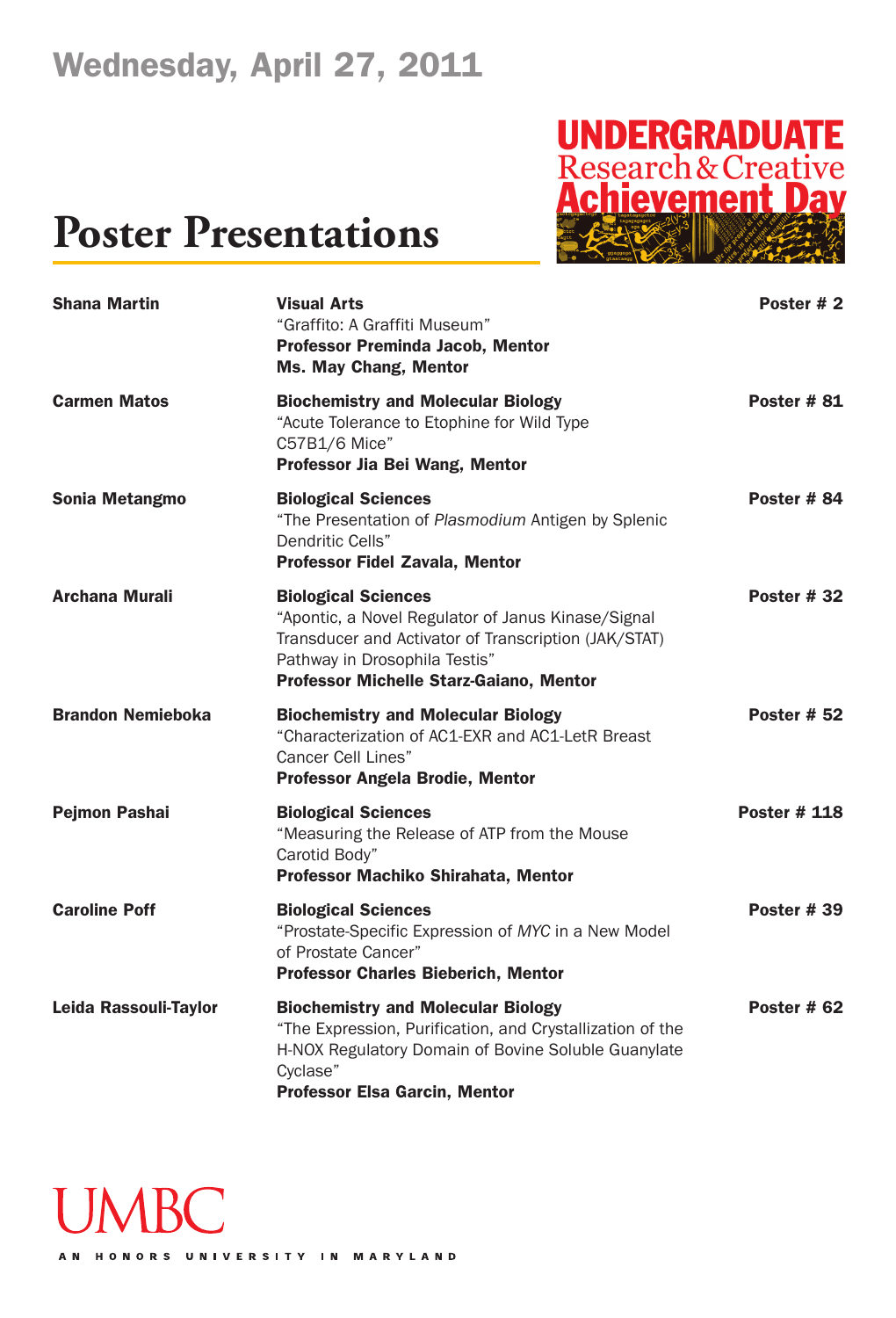# **UNDERGRADUATE**<br>Research & Creative<br>**Achievement Dav**

| <b>Annah Seo</b>                            | <b>Psychology</b><br>"The Socialization Goals and Parenting Behaviors of<br>Korean Immigrant Mothers and their Children's<br>Outcomes"<br><b>Professor Charissa Cheah, Mentor</b>                            | Poster #60          |
|---------------------------------------------|--------------------------------------------------------------------------------------------------------------------------------------------------------------------------------------------------------------|---------------------|
| <b>Reema Sharma</b>                         | <b>Biological Sciences</b><br>"B7H1 Expression in Lung Cancer: A Potential<br>Therapeutic Biomarker"<br><b>Professor Jonathan Powell, Mentor</b>                                                             | <b>Poster # 122</b> |
| <b>Shiva Sharma</b>                         | <b>Information Systems</b><br>"Toward Tactile Authentication for Blind Users"<br><b>Professor Ravi Kuber, Mentor</b>                                                                                         | <b>Poster # 120</b> |
| <b>Kayla Smith</b><br><b>Lisa Nicholson</b> | <b>English</b><br>"Writers and Artists Together: Design Students<br>Interpret the Words of Bartleby 2011"<br><b>Professor Sally Shivnan, Mentor</b><br><b>Professor Guenet Abraham, Mentor</b>               | <b>Poster # 12</b>  |
| <b>Monét Stanford</b>                       | <b>Biochemistry and Molecular Biology</b><br>"Retinal Expression and Pressure-sensitive Modulation<br>of CCR5, CCR3, and CCR1 in Glaucoma"<br><b>Professor Rebecca Sappington, Mentor</b>                    | <b>Poster #83</b>   |
| <b>David Stonko</b><br><b>Xuan Ge</b>       | <b>Mathematics and Statistics</b><br>"Building a Mathematical Model to Understand the Molecular<br>Interpretations of Spatial Gradients of Biological Activators"<br>Professor Michelle Starz-Gaiano, Mentor | <b>Poster #34</b>   |
| <b>Margarita Tararina</b>                   | <b>Biological Sciences</b><br>"Characteristics of Kynurenine Pathway Metabolites<br>and Enzymes in Human Blood Cells"<br><b>Professor Robert Schwarcz, Mentor</b>                                            | <b>Poster #70</b>   |
| <b>Andrea Thomson</b>                       | <b>Political Science</b><br>"Worthwhile or Wasteful? An Evaluation of Techniques<br>for Measuring the Impact of Business Subsidies"<br><b>Professor Roy Meyers, Mentor</b>                                   | <b>Poster # 25</b>  |

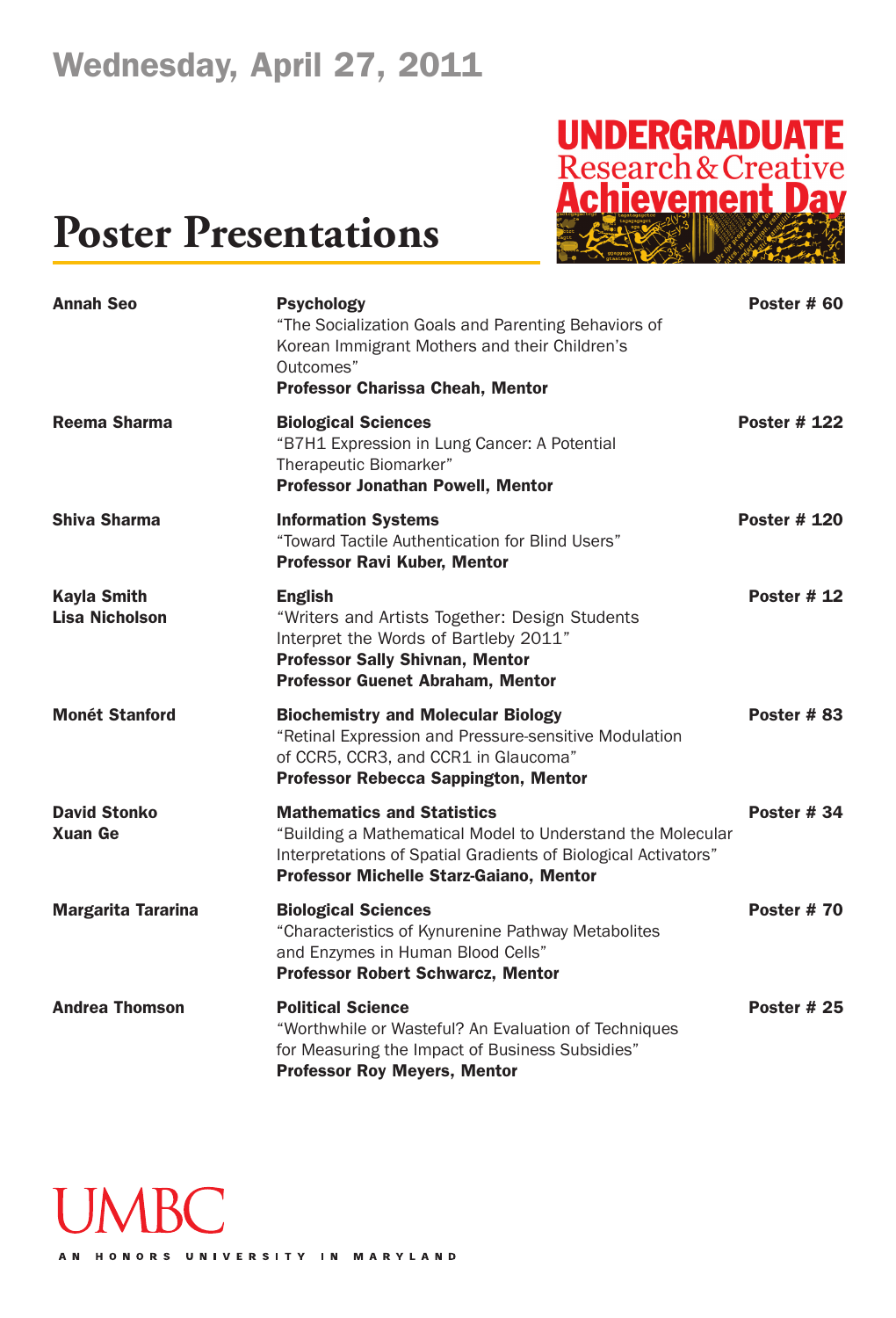# **UNDERGRADUATE**<br>Research & Creative<br>**Achievement Dav**

| <b>Hamilton Townsend</b>                   | <b>Physics</b><br>"Opto-Mechanical System Design and Development"<br><b>Professor Vanderlei Martins, Mentor</b><br><b>Professor Anne Marie Spence, Mentor</b>                                                            | Poster #98          |
|--------------------------------------------|--------------------------------------------------------------------------------------------------------------------------------------------------------------------------------------------------------------------------|---------------------|
| <b>UMBC Game</b><br><b>Developers Club</b> | <b>Computer Science and Electrical Engineering</b><br>"Innovations in Computer Game Development"<br><b>Professor Neal McDonald, Mentor</b>                                                                               | Poster #1           |
| <b>Melissa Velasquez</b>                   | <b>Chemical and Biochemical Engineering</b><br>"Analysis of Oxygen Levels within S. aureus Biofilms<br>using Fluorescent Microparticles"<br><b>Professor Julia Ross, Mentor</b><br><b>Professor Jennie Leach, Mentor</b> | Poster $# 73$       |
| <b>Maria Vitery</b>                        | <b>Biochemistry and Molecular Biology</b><br>"Crotamine, the Protein from the Venom of the South<br>American Rattlesnake, and Its Binding to DNA"<br><b>Professor Richard Karpel, Mentor</b>                             | <b>Poster #18</b>   |
| <b>Robert D. Wardlow II</b>                | <b>Biochemistry and Molecular Biology</b><br>"Mesenchymal Stem Cells Provide Protection of<br>Cardiac Ventricular Myocytes by Paracrine<br>Mechanism"<br><b>Professor Terry B. Rogers, Mentor</b>                        | Poster $#64$        |
| <b>John Winder</b>                         | <b>Visual Arts</b><br>"A Digital Skeleton Key to Art: Symbolism of Light and<br>Dark in European Oil Painting from 1500-1900"<br><b>Professor Preminda Jacob, Mentor</b>                                                 | <b>Poster # 128</b> |
| <b>Isleen Wride</b><br>Pooja S. Patil      | <b>Biological Sciences</b><br>"The Costly Tradeoff between Immune Response<br>and Enhanced Lifespan in Drosophila melanogaster"<br><b>Professor Jeff Leips, Mentor</b>                                                   | <b>Poster #31</b>   |
| <b>Breanne Wright</b>                      | <b>Biochemistry and Molecular Biology</b><br>"The Effect of Transgenic Manipulation of the BK<br>Channel (Kcnma1) on Circadian Rhythmicity in Mice"<br><b>Professor Andrea Meredith, Mentor</b>                          | <b>Poster # 109</b> |

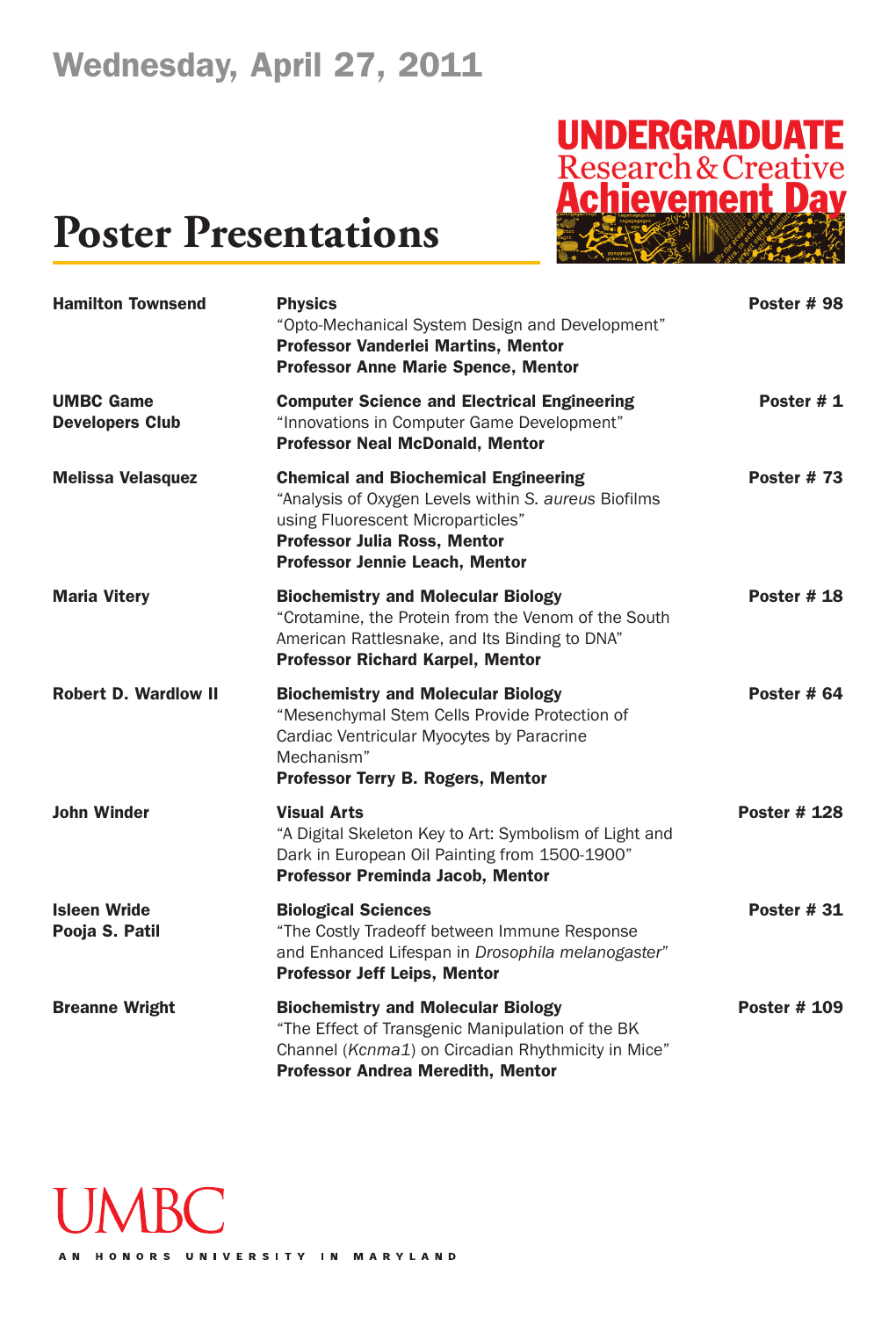# **UNDERGRADUATE**<br>Research & Creative<br>**Achievement Dav**

| Jojo Yeboa           | <b>Biochemistry and Molecular Biology</b><br>"Increasing Aspergillus nidulans Chronological<br>Lifespan via Induced Autophagy"<br><b>Professor Mark Marten, Mentor</b><br><b>Mr. Bill Moss, Mentor</b>     | <b>Poster # 111</b> |
|----------------------|------------------------------------------------------------------------------------------------------------------------------------------------------------------------------------------------------------|---------------------|
| <b>Brandon Young</b> | <b>Biological Sciences</b><br>"The Functional Analyses of a Mutated Tentacle within<br>the L4 Protein"<br><b>Professor Janice Zengel, Mentor</b>                                                           | <b>Poster # 56</b>  |
| <b>Albert Zhou</b>   | <b>Biological Sciences</b><br>"Combining Oncogene Activation and Tumor<br>Suppressor Loss: Developing a New Combinatorial<br>Mouse Model of Prostate Cancer"<br><b>Professor Charles Bieberich, Mentor</b> | <b>Poster # 114</b> |

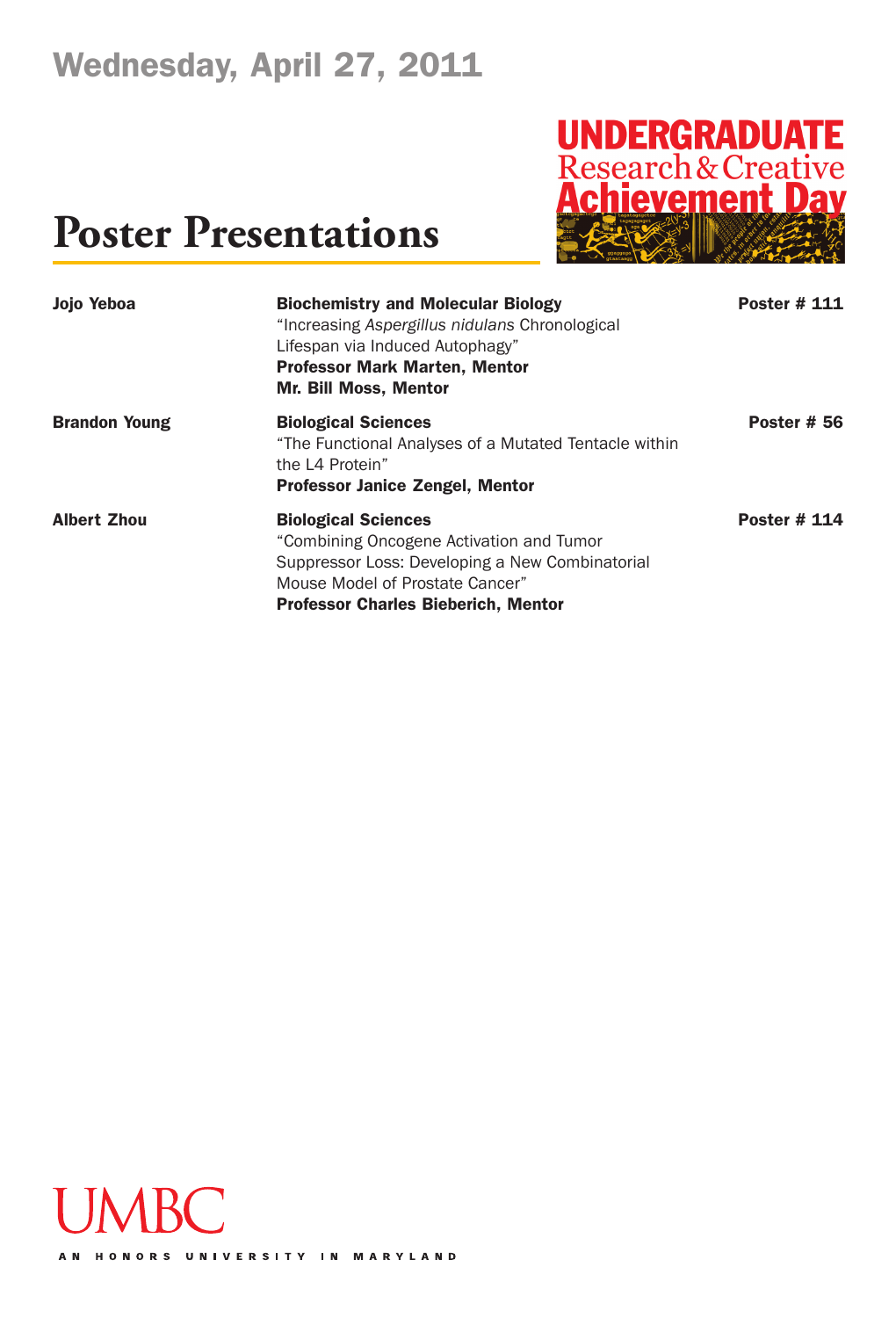# **UNDERGRADUATE**<br>Research & Creative<br>**Achievement Dav**

### **Poster Presentations**

### **University Center Ballroom 12:30 p.m. – 3:00 p.m.**

| Aleeza Abbasi           | <b>Biological Sciences</b><br>"Genetic Analysis of Translational Accuracy in the<br>Bacterium Escherichia coli"<br><b>Professor Philip Farabaugh, Mentor</b>                                                    | <b>Poster #36</b>   |
|-------------------------|-----------------------------------------------------------------------------------------------------------------------------------------------------------------------------------------------------------------|---------------------|
| <b>Anissa Alexander</b> | <b>Biochemistry and Molecular Biology</b><br>"Worldwide Literature Search and Gap Analysis of<br>Antimalarial Drug Resistance Mutations"<br><b>Professor Christopher Plowe, Mentor</b>                          | <b>Poster #30</b>   |
| <b>Britt Andersen</b>   | <b>Chemistry and Biochemistry</b><br>"Identification of Compounds that Bind to the HIV-1<br>Capsid Protein and Inhibit Capsid Core Formation"<br><b>Professor Michael Summers, Mentor</b>                       | Poster #38          |
| <b>Pallavi Bhargava</b> | <b>Biochemistry and Molecular Biology</b><br>"Inhibiting Matrix Targeting of the Gag Polyprotein<br>towards the Plasma Membrane in HIV-1 Retrovirus<br>Replication"<br><b>Professor Michael Summers, Mentor</b> | Poster $#40$        |
| <b>Angela Brant</b>     | <b>Psychology</b><br>"Preschool Children's Moral Evaluations of Aggression:<br>Reliability, Stability, and Discriminant Validity"<br><b>Professor David Schultz, Mentor</b>                                     | <b>Poster # 123</b> |
| <b>Keisha Carr</b>      | <b>Chemical and Biochemical Engineering</b><br>"New Chromatography Methods for Biological<br>Macromolecules and Carbon Nanotubes"<br><b>Professor Douglas Frey, Mentor</b>                                      | <b>Poster # 110</b> |
| <b>Tania Chatterjee</b> | <b>Biological Sciences</b><br>"TIMP-2 Overexpression Alters the Transcriptional<br>Profile of Human Adenocarcinoma A549 Cells"<br><b>Professor William Stetler-Stevenson, Mentor</b>                            | <b>Poster # 108</b> |

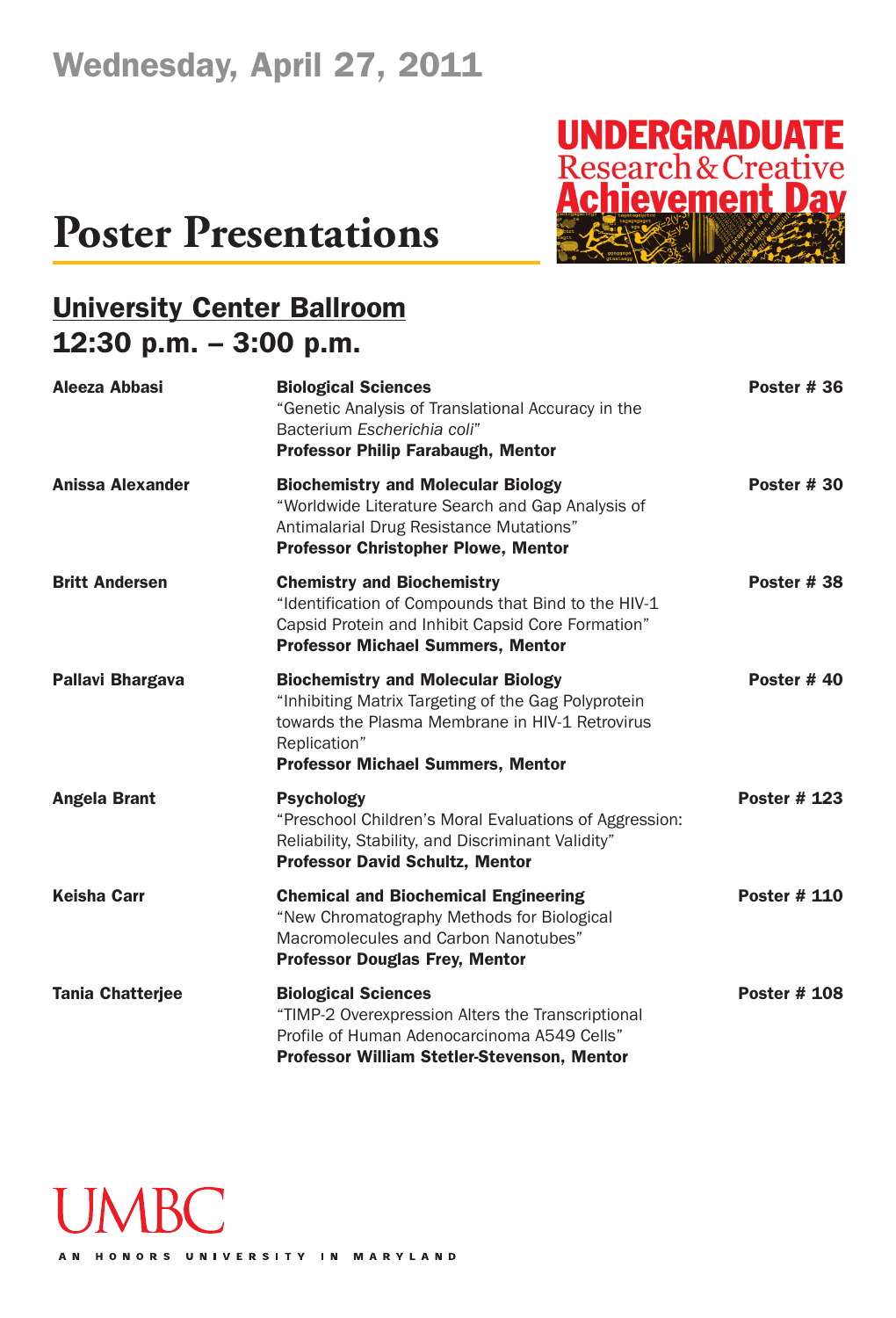# **UNDERGRADUATE**<br>Research & Creative<br>**Achievement Dav**

| <b>Vanessa Cheng</b>     | <b>Psychology</b><br>"Chinese Mothers' Immigration Experiences in the U.S.<br>and in their Young Children's Socioemotional<br>Adjustment"<br><b>Professor Charissa Cheah, Mentor</b>                              | <b>Poster # 57</b>  |
|--------------------------|-------------------------------------------------------------------------------------------------------------------------------------------------------------------------------------------------------------------|---------------------|
| <b>Elisia Clark</b>      | <b>Biological Sciences</b><br>"Analysis of the Hi-MYC Mouse Model Reveals<br>Molecular Similarity to Human Prostate Cancer"<br><b>Professor Charles Bieberich, Mentor</b>                                         | <b>Poster #26</b>   |
| <b>Ecaterina Coman</b>   | <b>Mathematics and Statistics</b><br>"Lunar Swirls: How Dark are 'Dark Lanes'?"<br><b>Dr. David Blewett, Mentor</b>                                                                                               | Poster #42          |
| <b>Joseph Cornish</b>    | <b>Bioinformatics and Computational Biology</b><br>"Adaptive Learning Neural Networks for Binding Site<br>Search in Genomic Sequences"<br><b>Professor Ivan Erill, Mentor</b>                                     | Poster #44          |
| <b>Colleen Courtney</b>  | <b>Chemical and Biochemical Engineering</b><br>"Studying the Aspergillus nidulans Cell Wall through<br>Plate Assay"<br><b>Professor Mark Marten, Mentor</b>                                                       | <b>Poster #33</b>   |
| <b>Thomas Dakermanji</b> | <b>Biochemistry and Molecular Biology</b><br>"Measurement of Aggregates Formed by the Snake<br>Venom Protein Crotamine and DNA"<br><b>Professor Richard Karpel, Mentor</b>                                        | <b>Poster # 121</b> |
| <b>Sonia Dalal</b>       | <b>Biological Sciences</b><br>"Supertransfection of Costimulatory Molecule CD80<br>Decreases Expression of Inhibitory Molecule that<br>Causes T-Cell Death"<br><b>Professor Suzanne Ostrand-Rosenberg, Mentor</b> | <b>Poster #91</b>   |
| <b>Tylen Darling</b>     | <b>Biological Sciences</b><br>"Investigations of RLS1: The Origins of Multicellularity<br>within the Volvocine Algae"<br><b>Professor Stephen Miller, Mentor</b>                                                  | <b>Poster #47</b>   |

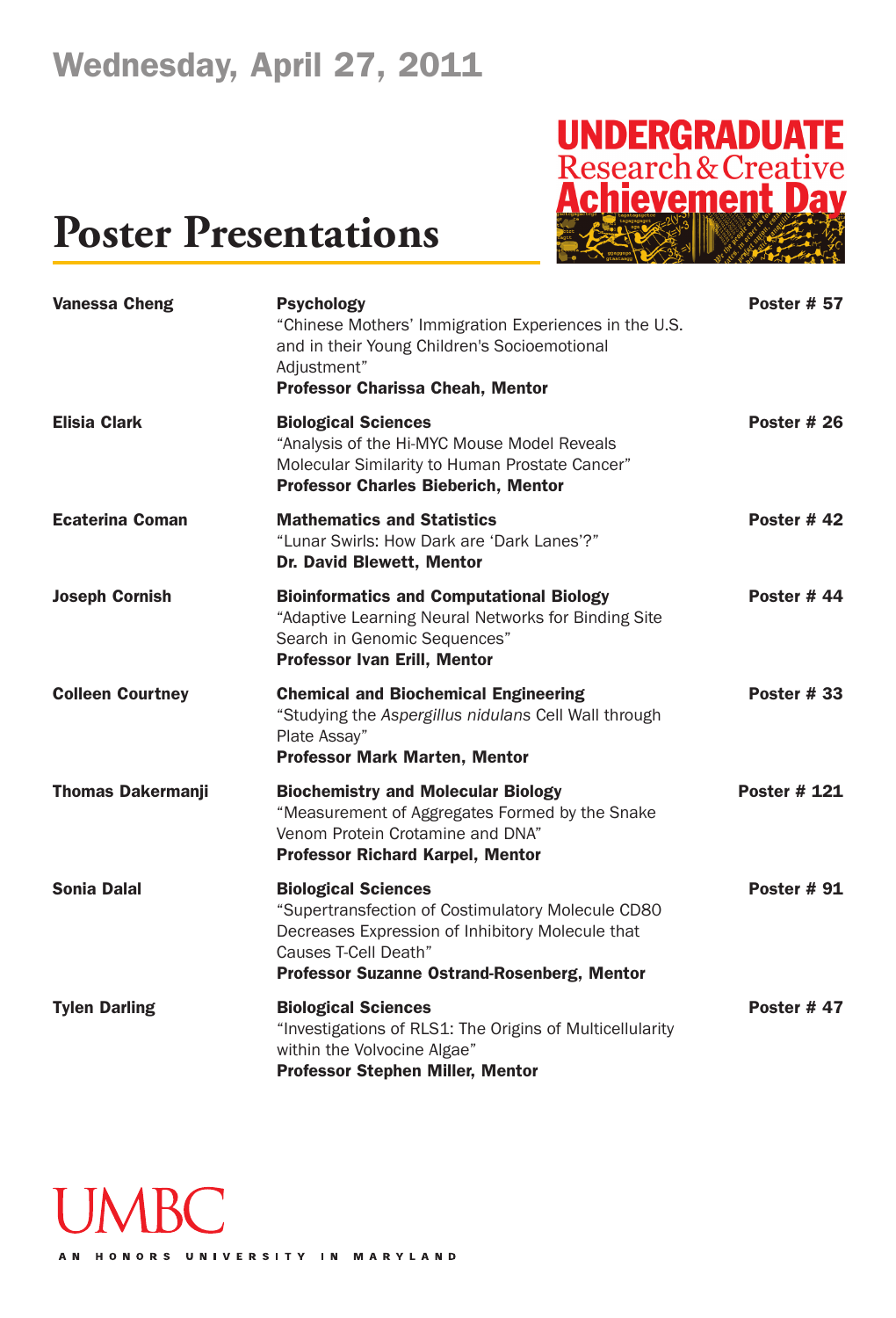# **UNDERGRADUATE**<br>Research & Creative<br>**Achievement Dav**

### **Poster Presentations**

| <b>Catherine Dodson</b><br><b>Allyson Crehan</b>                                                                                            | <b>Psychology</b><br>"School Attendance Rates of Food Allergic<br>and Non-allergic Children"<br><b>Professor Lynnda Dahlquist, Mentor</b>                                                                              | <b>Poster # 59</b>  |
|---------------------------------------------------------------------------------------------------------------------------------------------|------------------------------------------------------------------------------------------------------------------------------------------------------------------------------------------------------------------------|---------------------|
| <b>Emily Doughty</b>                                                                                                                        | <b>Bioinformatics and Computational Biology</b><br>"Improving Approach in Automatic Method for<br>Mutation Extraction and Disease-Relationship<br><b>Mutation Annotation"</b><br><b>Professor Maricel Kann, Mentor</b> | Poster # 67         |
| <b>Dinah Douglas</b><br><b>Rhoanne Esteban</b><br><b>Andrew Kent</b><br><b>Merertu Kitila</b><br><b>Ebonie Riley</b><br><b>Donald Suica</b> | <b>Political Science</b><br>"Blue over Black: Racial<br>Parochialism, Incumbent Protection,<br>and the 2010 Democratic<br>Primary in Memphis"<br><b>Professor Tyson King-Meadows, Mentor</b>                           | Poster #9           |
| <b>Kedy Edme</b>                                                                                                                            | <b>Chemistry and Biochemistry</b><br>"Towards Using NMR to Identify NC-RNA Interaction in<br>$HIV-1"$<br><b>Professor Michael Summers, Mentor</b>                                                                      | <b>Poster #71</b>   |
| <b>Katelyn Erickson</b><br><b>Kathleen Heasley</b>                                                                                          | <b>Chemistry and Biochemistry</b><br>"Parameterization of Ligands Associated with the<br>RNA Dependent RNA Polymerase Found in Hepatitis<br>C Virus"<br><b>Professor Ian Thorpe, Mentor</b>                            | <b>Poster # 129</b> |
| <b>Wendy Gaultney</b>                                                                                                                       | <b>Psychology</b><br>"Peer Interaction Frequency and Peer Network Size in<br>Children with Food Allergy"<br>Professor Lynnda Dahlquist, Mentor                                                                         | <b>Poster # 55</b>  |
| <b>Nikodimos Gebreselassie</b>                                                                                                              | <b>Chemical and Biochemical Engineering</b><br>"Effect of Shear Stress on the Adhesion of S. aureus<br>to Collagen"<br><b>Professor Julia Ross, Mentor</b>                                                             | <b>Poster # 53</b>  |



AN HONORS UNIVERSITY IN MARYLAND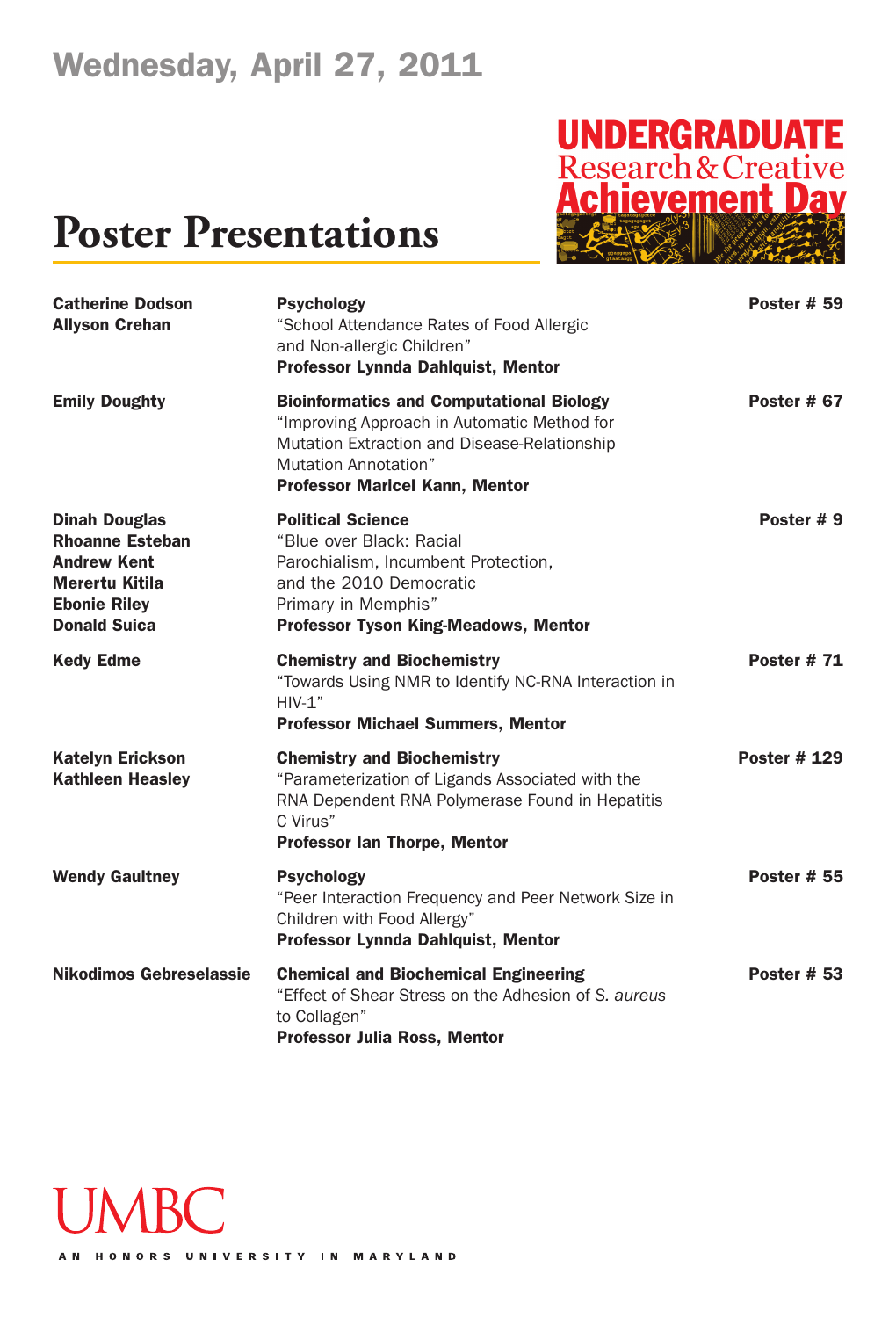## **Poster Presentations**



| <b>Jessica Hopkins</b> | <b>Biochemistry and Molecular Biology</b><br>"Programmed Errors in the Ribosome of S. cerevisiae"<br><b>Professor Phillip Farabaugh, Mentor</b>                                                              | <b>Poster # 119</b> |
|------------------------|--------------------------------------------------------------------------------------------------------------------------------------------------------------------------------------------------------------|---------------------|
| <b>Lucas Horn</b>      | <b>Biological Sciences</b><br>"Blood Cell Phagocytic Ability Changes with Age in<br>Adult Drosophila"<br>Professor Michelle Starz-Gaiano, Mentor                                                             | <b>Poster #35</b>   |
| <b>Azra Hosic</b>      | <b>Chemical and Biochemical Engineering</b><br>"NMR Evidence of the U5:AUG Long Range Interaction<br>in HIV-1"<br><b>Professor Michael Summers, Mentor</b>                                                   | <b>Poster #93</b>   |
| <b>Dalton Hughes</b>   | <b>Chemical and Biochemical Engineering</b><br>"Signaling Response of Neuronal Cells to 3D Tissue<br>Scaffolds"<br><b>Professor Jennie Leach, Mentor</b>                                                     | <b>Poster # 112</b> |
| <b>Donna Huynh</b>     | <b>Psychology</b><br>"Smoking and Perceived Health Status among Adults<br>with Sickle Cell Disease"<br><b>Professor Shawn Bediako, Mentor</b>                                                                | Poster #78          |
| <b>Isaac Jensen</b>    | <b>Bioinformatics and Computational Biology</b><br>"Detection of Lateral Gene Transfer with Codon Usage<br><b>Bias in Mutationally Biased Genomes"</b><br><b>Professor Ivan Erill, Mentor</b>                | <b>Poster # 69</b>  |
| <b>Amar Kaneria</b>    | <b>Chemistry and Biochemistry</b><br>"Characterization of the Monomer/Dimer Equilibrium<br>within the 5'-Untranslated Region of HIV-1 RNA"<br><b>Professor Michael Summers, Mentor</b>                       | <b>Poster # 61</b>  |
| <b>Nathaniel Kim</b>   | <b>Chemistry and Biochemistry</b><br>"Carbocyclic Nucleoside Aromatic Fleximers as<br>Antiviral Targets for Inhibiting S-Adenosyl-L-homocys-<br>teine Hydrolase"<br>Professor Katherine Seley-Radtke, Mentor | <b>Poster # 115</b> |
| <b>Richard Maduka</b>  | <b>Chemical and Biochemical Engineering</b><br>"Understanding How cdc42 Impacts Growth and<br>Branching in the Model Fungus Aspergillus nidulans"<br><b>Professor Mark Marten, Mentor</b>                    | <b>Poster # 51</b>  |

# **JMBC**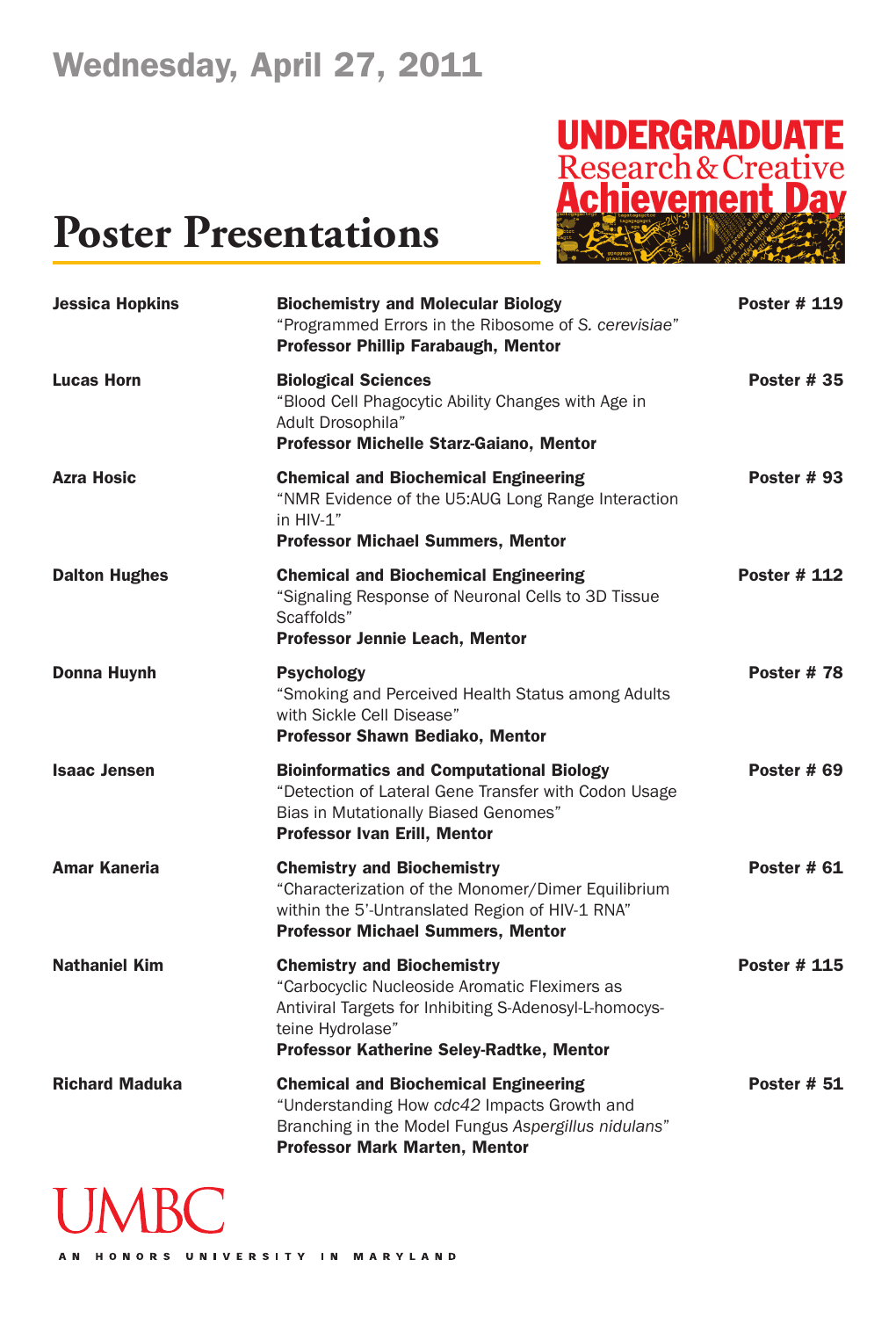# **UNDERGRADUATE**<br>Research & Creative<br>**Achievement Dav**

| <b>Trevor Mathias</b>                               | <b>Biochemistry and Molecular Biology</b><br>"Retroviral RNA Packaging Elements Promote GAG<br>Assembly"<br><b>Professor Michael Summers, Mentor</b>                                                         | Poster #82          |
|-----------------------------------------------------|--------------------------------------------------------------------------------------------------------------------------------------------------------------------------------------------------------------|---------------------|
| <b>Fialelei Matthews</b>                            | <b>Bioinformatics and Computational Biology</b><br>"De Novo Mapping of Regulatory Networks by<br><b>Comparative Genomics"</b><br><b>Professor Ivan Erill, Mentor</b>                                         | Poster #89          |
| <b>Saloni Mehta</b>                                 | <b>Biological Sciences</b><br>"RNA in Situ Hybridization Analysis of G-Protein B and<br>T Subunits in the Main Olfactory Epithilium of Mice"<br><b>Professor Weihong Lin, Mentor</b>                         | <b>Poster #72</b>   |
| <b>Angela Mensah</b>                                | <b>Psychology</b><br>"The Effects of Sexual Harrassment on Ambulatory<br>Blood Pressure in African American and Hispanic<br>Women"<br><b>Professor Danielle Beatty, Mentor</b>                               | Poster #80          |
| <b>Chatura Nagaradona</b><br><b>Chiemeka Onyima</b> | <b>Biological Sciences</b><br>"Translational Misreading in rbfA Compensatory Mutants"<br><b>Professor Philip Farabaugh, Mentor</b>                                                                           | Poster $# 15$       |
| <b>Eliana NessAiver</b><br><b>Soutry De</b>         | <b>Physics</b><br>"Evaluating the Mid-Atlantic Wind Energy Resource:<br>A Multi-Platform Data Analysis Study"<br><b>Professor Lynn Sparling, Mentor</b>                                                      | Poster #3           |
| <b>Felix Nwogbo</b>                                 | <b>Biochemistry and Molecular Biology</b><br>"Analysis of Brca1 DNA and RNA Expression in a<br>Transgenic Mouse Model"<br><b>Professor Laundette Jones, Mentor</b>                                           | <b>Poster # 65</b>  |
| <b>Mofiyinfoluwa Obadina</b>                        | <b>Biological Sciences</b><br>"Searching for Proteins that Recognize Signals that<br>Determine the Sorting of Endosomal Cargo Proteins"<br>Dr. Lymarie Maldonado-Baez, Mentor<br>Dr. Julie Donaldson, Mentor | <b>Poster # 113</b> |

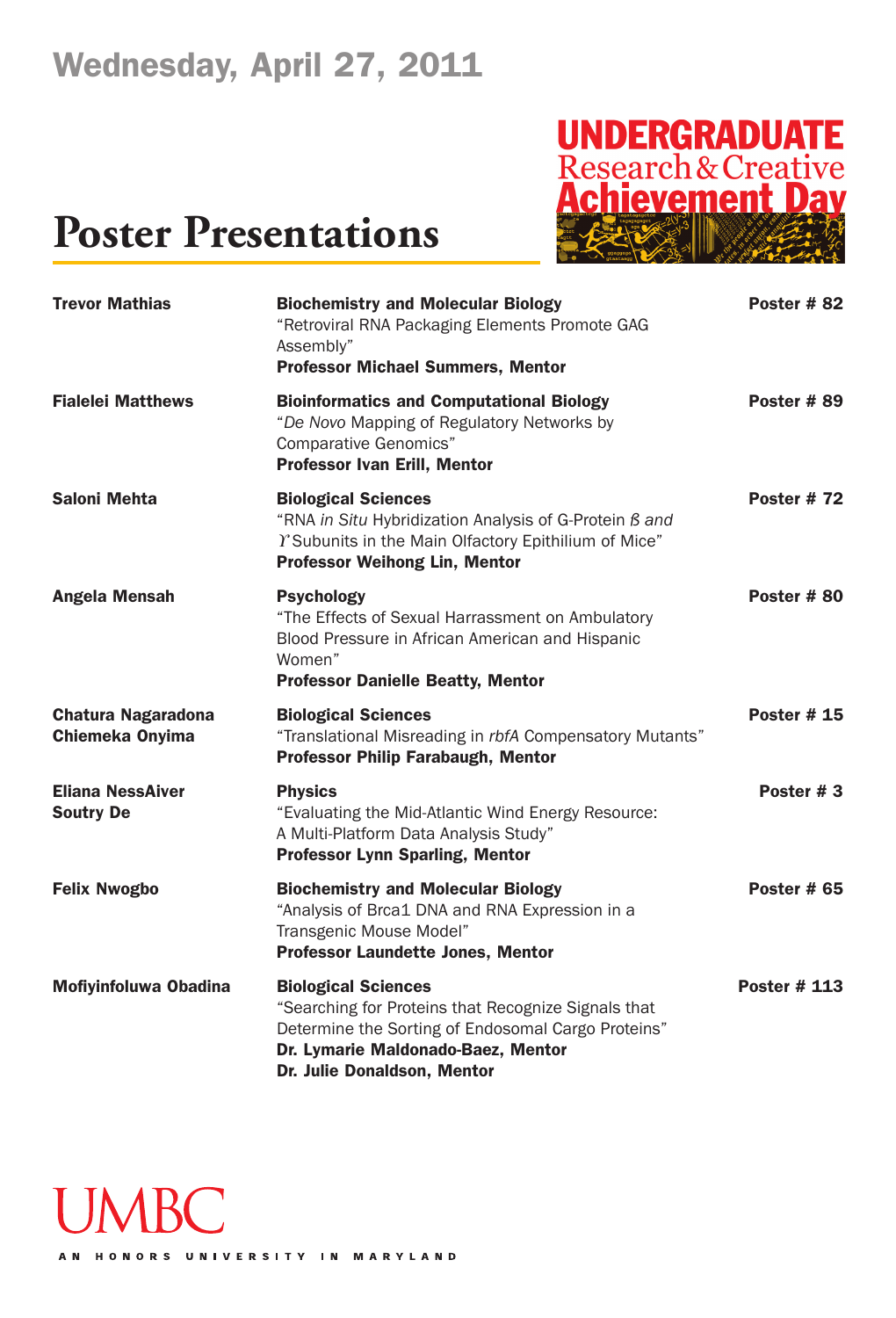

| <b>Chikezie Okoro</b>                      | <b>Chemistry and Biochemistry</b><br>"Reverse Carbocyclic Fleximers as a Means of<br>Overcoming Drug Resistance"<br>Professor Katherine Seley-Radtke, Mentor                     | <b>Poster # 17</b>  |
|--------------------------------------------|----------------------------------------------------------------------------------------------------------------------------------------------------------------------------------|---------------------|
| <b>Olumide Omobo</b><br><b>Hanna Fenta</b> | <b>Bioinformatics and Computational Biology</b><br>"Toward an Automatic Method for Drug-Related<br>Mutational Extraction from Text"<br><b>Professor Maricel Kann, Mentor</b>     | <b>Poster #45</b>   |
| <b>Mindy Or</b>                            | <b>Bioinformatics and Computational Biology</b><br>"Automatic Detection of the Major Codon Bias in<br><b>Mutationally Biased Genomes"</b><br><b>Professor Ivan Erill, Mentor</b> | Poster #87          |
| <b>Stephanie Owusu</b>                     | <b>Biological Sciences</b><br>"Utilizing Artificial MicroRNAs to Analyze Gene Function<br>in the Green Alga Volvox carteri"<br><b>Professor Stephen Miller, Mentor</b>           | <b>Poster #19</b>   |
| <b>Nana Owusu-Boaitey</b>                  | <b>Biological Sciences</b><br>"Immune Tolerance and CD20-Specific Lentiviruses"<br><b>Professor David Scott, Mentor</b>                                                          | <b>Poster #41</b>   |
| <b>Nicole Parker</b>                       | <b>Biochemistry and Molecular Biology</b><br>"Study of Morphine Tolerance and Dependence"<br>Professor Jia Bei Wang, Mentor                                                      | <b>Poster #13</b>   |
| <b>Divya Patel</b><br>Ajay Vaghasia        | <b>Biochemistry and Molecular Biology</b><br>"Investigation of the Binding Affinity of GP32,<br>an SSB Protein, for dsDNA"<br><b>Professor Richard Karpel, Mentor</b>            | <b>Poster # 117</b> |
| <b>Janell Payano Sosa</b>                  | <b>Biological Sciences</b><br>"A Plausible Mechanism for Vomeronasal Organ<br>Protection"<br>Professor Tatsuya Ogura, Mentor<br><b>Professor Weihong Lin, Mentor</b>             | <b>Poster #28</b>   |
| <b>Thomas Peterson</b>                     | <b>Bioinformatics and Computational Biology</b><br>"DMDM: Domain Mapping of Disease Mutations"<br><b>Professor Maricel Kann, Mentor</b>                                          | <b>Poster #85</b>   |

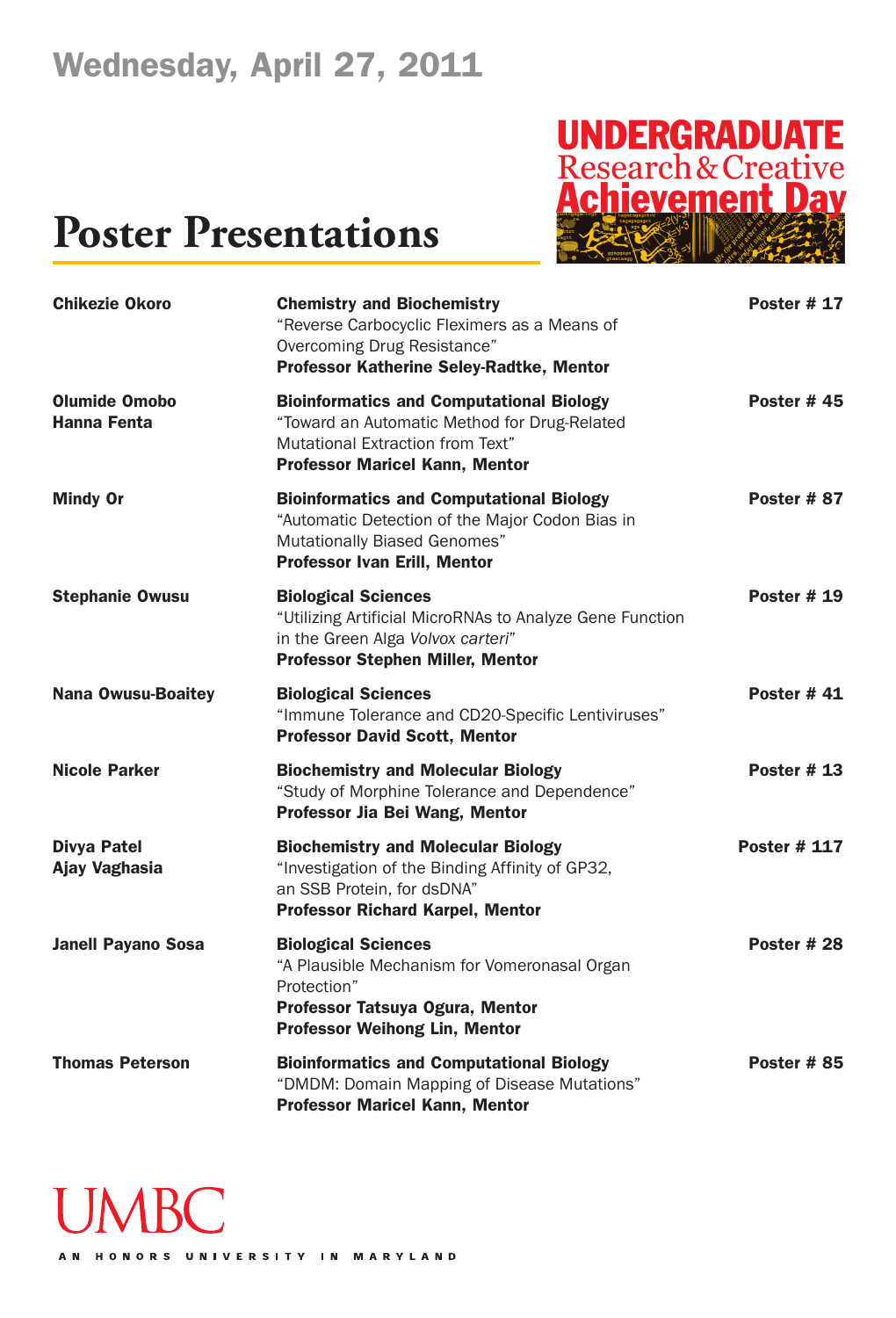# **UNDERGRADUATE**<br>Research & Creative<br>**Achievement Dav**

| <b>Ross Pokorny</b>                           | <b>Computer Science and Electrical Engineering</b><br>"TweetCollector: A Framework for Retrieving,<br>Processing, and Storing Live Data from Twitter"<br><b>Professor Timothy Finin, Mentor</b><br><b>Professor Anupam Joshi, Mentor</b> | Poster #21          |
|-----------------------------------------------|------------------------------------------------------------------------------------------------------------------------------------------------------------------------------------------------------------------------------------------|---------------------|
| <b>Evan Raines</b><br><b>Mahnoor Siddiqui</b> | <b>Psychology</b><br>"Gender Differences in Coping and Self-Esteem<br>among Adults with Sickle Cell Disease"<br>Professor Shawn Bediako, Mentor                                                                                          | <b>Poster #37</b>   |
| <b>Kaitlyn Sadtler</b>                        | <b>Biological Sciences</b><br>"In-Situ Bioremediation of Explosive Residue for<br>Reduction of Trace Signatures"<br><b>Professor Charles Young, Mentor</b>                                                                               | <b>Poster # 54</b>  |
| <b>Christelle Samen</b>                       | <b>Biochemistry and Molecular Biology</b><br>"Annotation of Highly Up-/Down-regulated Aedes aegypti<br>Genes and Investigation of their Anti-Dengue Activity"<br><b>Professor George Dimopoulos, Mentor</b>                              | Poster #22          |
| <b>Sadella Santos</b>                         | <b>Chemical and Biochemical Engineering</b><br>"Intuitive Fluorescent Biosensor for Millimolar<br>Glucose"<br><b>Professor Leah Tolosa, Mentor</b>                                                                                       | <b>Poster #95</b>   |
| <b>Sarah Sexton</b>                           | <b>History</b><br>"Plantation Management in Post-Reconstruction South<br>Carolina: White House Plantation and the Aimars"<br><b>Professor Anne Rubin, Mentor</b>                                                                         | <b>Poster #97</b>   |
| <b>Igor Shusterman</b>                        | <b>Biochemistry and Molecular Biology</b><br>"Hippocampal Activity in the Neonatal Ventral<br>Hippocampal Lesion Model of Schizophrenia<br><b>Professor Patricio O'Donnell, Mentor</b>                                                   | <b>Poster #99</b>   |
| <b>David Shyu</b>                             | <b>Computer Science and Electrical Engineering</b><br>"Patient Identification and Diagnosis Using Fourier<br>Analysis and Beam Forming of Multi-electrode Brain<br>Wave Signals"<br><b>Professor Fow-Sen Choa, Mentor</b>                | <b>Poster # 105</b> |

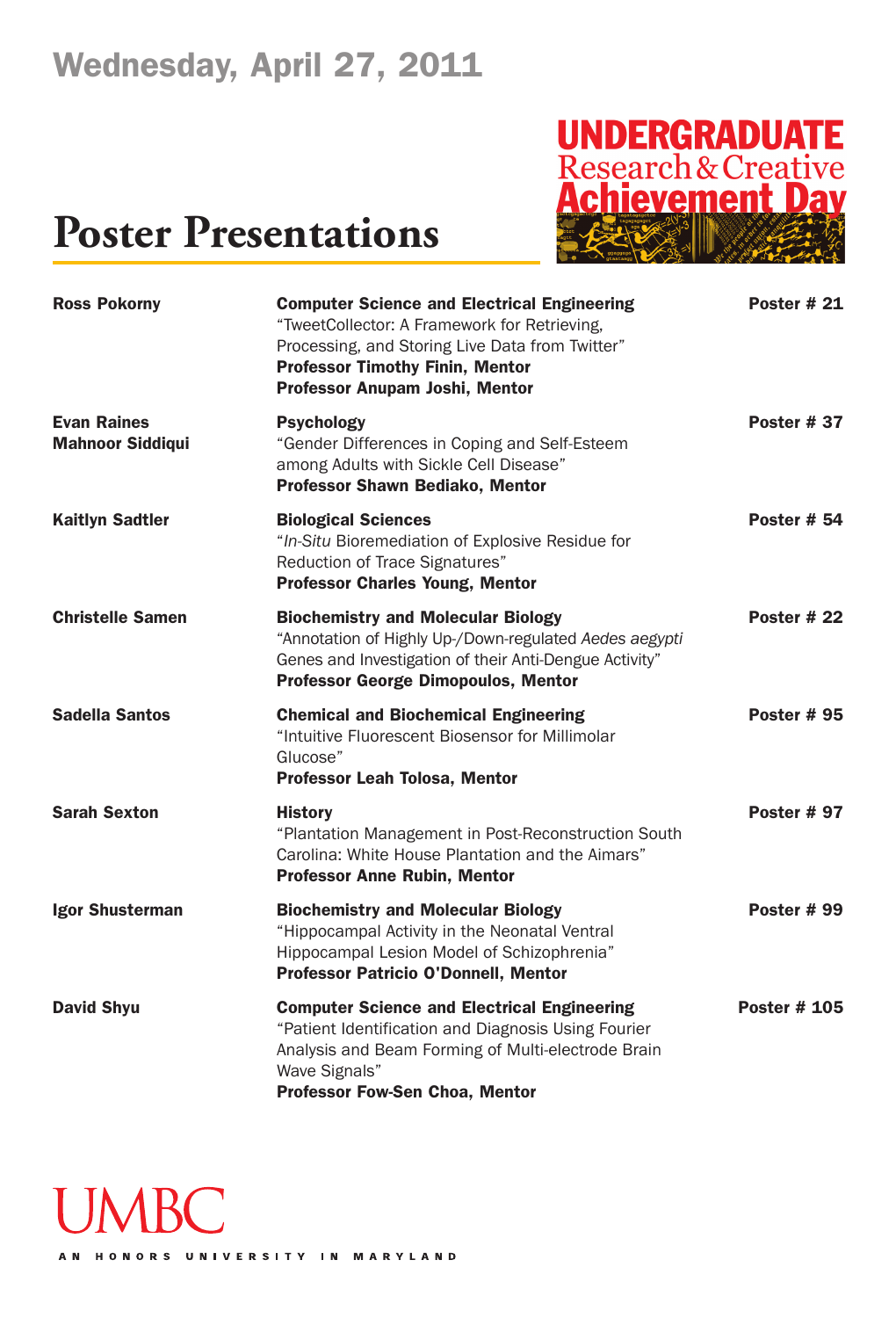# **UNDERGRADUATE**<br>Research & Creative<br>**Achievement Dav**

| <b>Skylar Spangler</b>                     | <b>Psychology</b><br>"Hiccupping: Who Does it and When?"<br><b>Professor Robert Provine, Mentor</b>                                                                                                                      | <b>Poster # 101</b> |
|--------------------------------------------|--------------------------------------------------------------------------------------------------------------------------------------------------------------------------------------------------------------------------|---------------------|
| <b>Patrice Starck</b>                      | <b>Biochemistry and Molecular Biology</b><br>"NMR Analysis of the Conserved Bulge in the Core<br>Encapsidation Signal of Type-C Gammaretroviruses"<br><b>Professor Michael Summers, Mentor</b>                           | Poster #68          |
| <b>David Sweigart</b>                      | <b>Physics</b><br>"Effectiveness of Spin-on-Glass Films on Reducing<br>Dielectric Breakdown in Poled Polymer Devices"<br>Professor L. Michael Hayden, Mentor                                                             | Poster # 5          |
| <b>Robby Tietz</b>                         | <b>Chemical and Biochemical Engineering</b><br>"Investigation of Poly(N-Isopropylmethacrylamide)<br>Hydrogels"<br><b>Professor Lisa Kelly, Mentor</b>                                                                    | Poster #7           |
| <b>UMBC Game</b><br><b>Developers Club</b> | <b>Computer Science and Electrical Engineering</b><br>"Innovations in Computer Game Development"<br><b>Professor Neal McDonald, Mentor</b>                                                                               | Poster #1           |
| <b>Amond Uwadineke</b>                     | <b>Political Science</b><br>"Nigeria's Resource Curse: Conflict in the Niger Delta"<br><b>Professor Carolyn Forestiere, Mentor</b>                                                                                       | Poster $#24$        |
| <b>Shelby Vargo</b>                        | <b>Chemical and Biochemical Engineering</b><br>"Effects of Environment Dimensionality on Sensory<br>Neurons Process Outgrowth and $\beta$ 1-Integrin<br>Cytoskeleton Signaling"<br><b>Professor Jennie Leach, Mentor</b> | Poster $#49$        |
| <b>Donna Viola</b>                         | <b>Interdisciplinary Studies</b><br>"Life on 'Mars': Diversity of Endolithic Microorganisms<br>in a Terrestrial Martian Analog"<br><b>Professor Ian George, Mentor</b><br><b>Professor Stephen Freeland, Mentor</b>      | <b>Poster # 103</b> |
| <b>Rebecca Walter</b>                      | <b>Biological Sciences</b><br>"A Mouse Model for Inducible Inflammation in the<br>Prostate"<br><b>Professor Charles Bieberich, Mentor</b>                                                                                | Poster $#$ 63       |

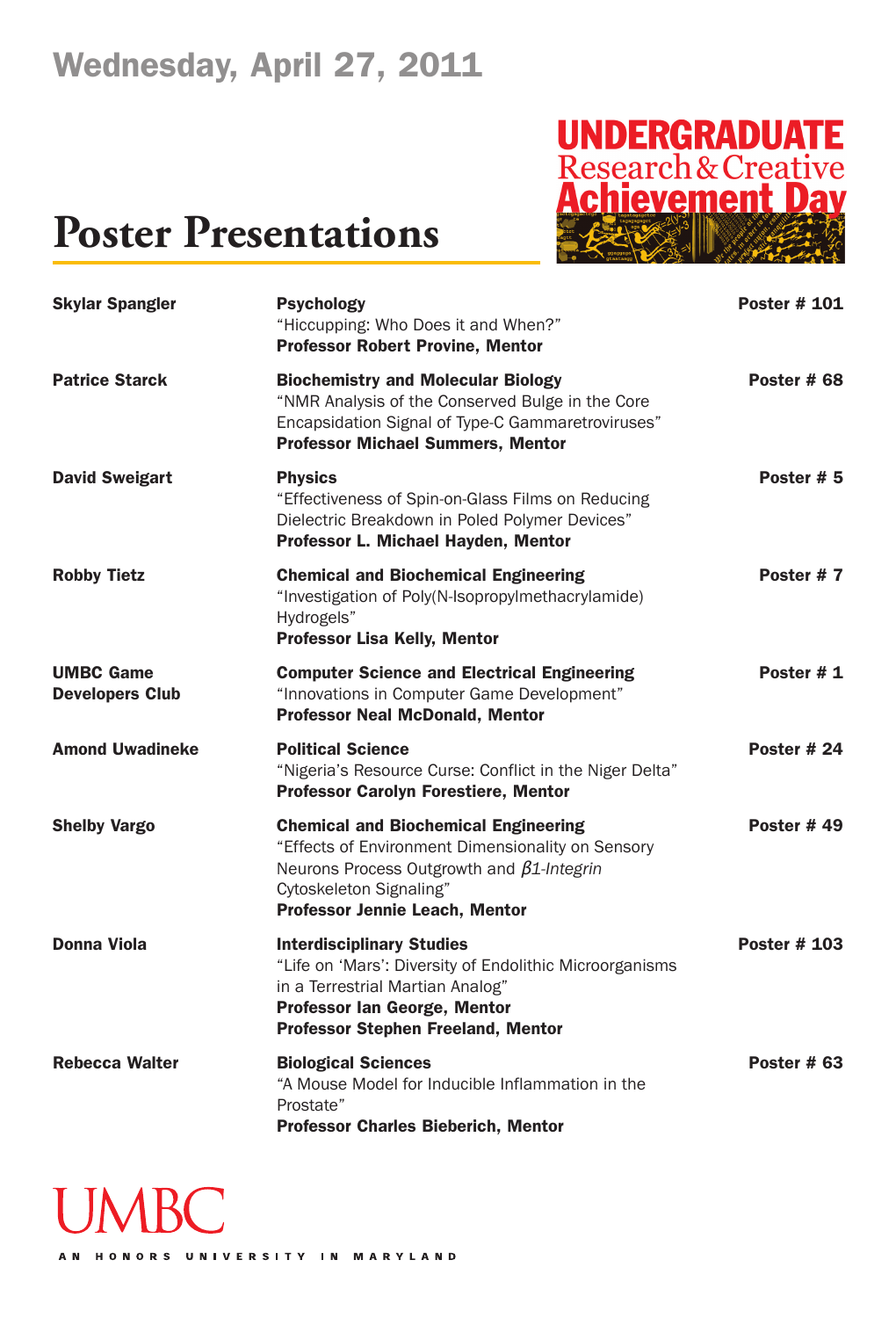# **UNDERGRADUATE**<br>Research & Creative<br>**Achievement Dav**

| <b>Joseph Wesolowski</b> | <b>Interdisciplinary Studies</b><br>"Historic Preservation: Developing Sense of Place on<br>the University of Maryland, Baltimore County Campus"<br><b>Professor Denise Meringolo, Mentor</b><br><b>Professor Preminda Jacob, Mentor</b><br><b>Ms. Carrie Sauter, Mentor</b> | <b>Poster # 127</b> |
|--------------------------|------------------------------------------------------------------------------------------------------------------------------------------------------------------------------------------------------------------------------------------------------------------------------|---------------------|
| <b>Melanie Wiley</b>     | <b>Biochemistry and Molecular Biology</b><br>"The Role of Human Endogenous Retroviruses<br>(HERVS) in the Pathogenesis of Acute Onset<br>Schizophrenia"<br>Professor Erik Lillehoj, Mentor                                                                                   | <b>Poster #76</b>   |
| <b>Julia Wittkamper</b>  | <b>Chemistry and Biochemistry</b><br>"Optimization of Metal Film on Nanostructure SERS<br>Substrate"<br><b>Professor Brian Cullum, Mentor</b>                                                                                                                                | <b>Poster #74</b>   |
| Kojo Yeboa               | <b>Biochemistry and Molecular Biology</b><br>"Cross-Talk Detection in Surface-Enhanced Raman<br>Scattering Nano-imaging probes"<br><b>Professor Brian Cullum, Mentor</b>                                                                                                     | <b>Poster # 107</b> |
| Lucia Zegarra            | <b>Biological Sciences</b><br>"Mitochondrial Gene Shows Recent Diversification of<br>the Yellow-backed Oriole"<br><b>Professor Kevin Omland, Mentor</b>                                                                                                                      | <b>Poster # 106</b> |